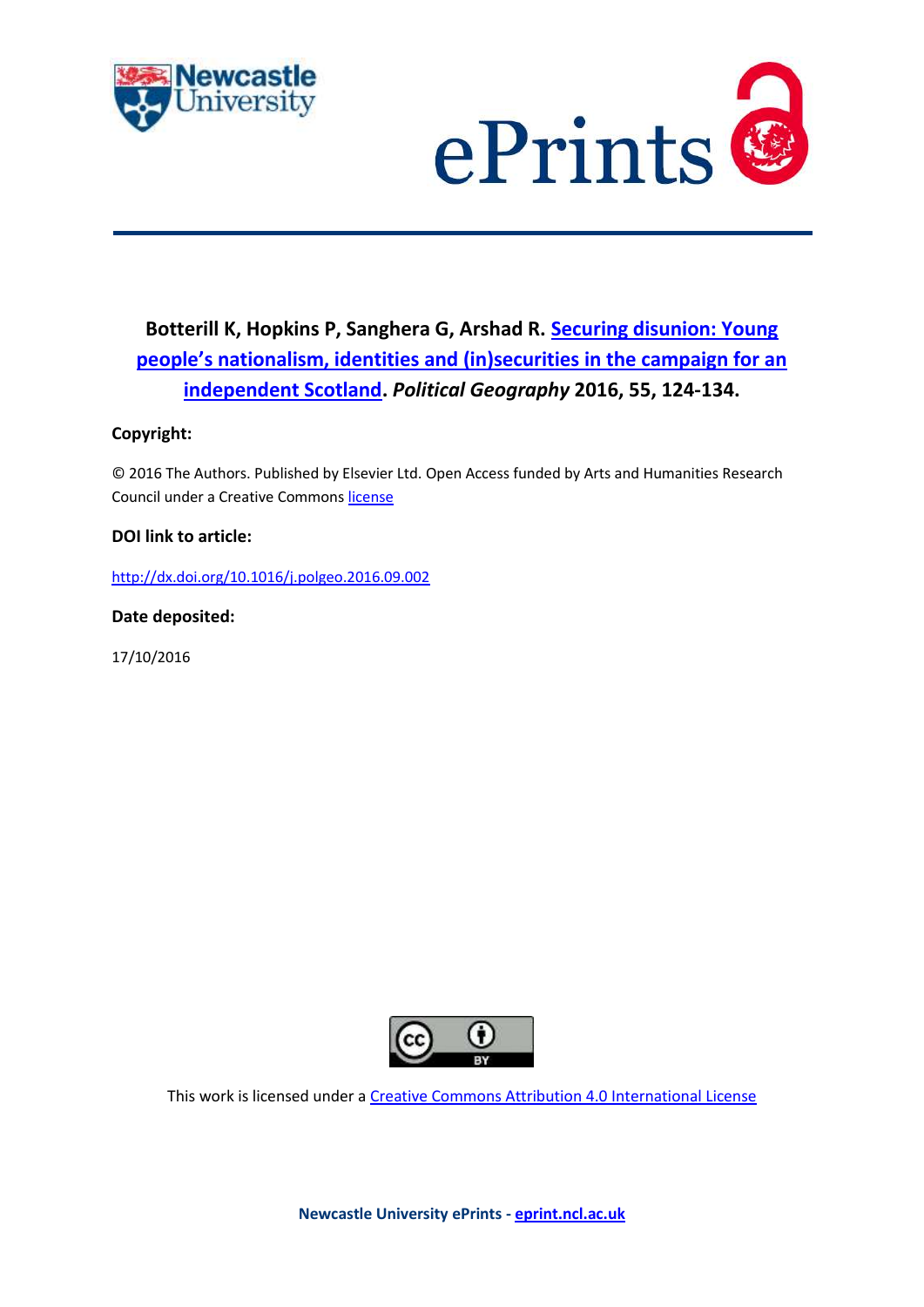#### [Political Geography 55 \(2016\) 124](http://dx.doi.org/10.1016/j.polgeo.2016.09.002)-[134](http://dx.doi.org/10.1016/j.polgeo.2016.09.002)

Contents lists available at ScienceDirect

Political Geography

journal homepage: [www.elsevier.com/locate/polgeo](http://www.elsevier.com/locate/polgeo)

## Securing disunion: Young people's nationalism, identities and (in) securities in the campaign for an independent Scotland



Political Geography

Kate Botterill <sup>a, \*</sup>, Peter Hopkins <sup>b</sup>, Gurchathen Sanghera <sup>c</sup>, Rowena Arshad <sup>d</sup>

a School of Applied Sciences, Edinburgh Napier University, Sighthill Campus, Sighthill Court, Edinburgh, EH11 4BN, United Kingdom <sup>b</sup> School of Geography Politics and Sociology, Newcastle University, Claremont Road, Newcastle Upon Tyne, NE1 7RU, United Kingdom <sup>c</sup> School of International Relations, University of St Andrews, 203 Arts Building, The Scores, St Andrews, KY16 9AX, United Kingdom

<sup>d</sup> Moray House School of Education, University of Edinburgh, Old Moray House, Edinburgh, EH8 8AQ, United Kingdom

#### article info

Article history: Received 7 September 2015 Received in revised form 31 August 2016 Accepted 4 September 2016

Keywords: Nationalism Young people Race and ethnicity Ontological security Everyday geopolitics

#### ABSTRACT

This paper explores ethnic and religious minority youth perspectives of security and nationalism in Scotland during the independence campaign in 2014. We discuss how young people co-construct narratives of Scottish nationalism alongside minority ethnic and faith identities in order to feel secure. By critically combining literature from feminist geopolitics, international relations (IR) and children's emotional geographies, we employ the concept of 'ontological security'. The paper departs from statecentric approaches to security to explore the relational entanglements between geopolitical discourses and the ontological security of young people living through a moment of political change. We examine how everyday encounters with difference can reflect broader geopolitical narratives of security and insecurity, which subsequently trouble notions of 'multicultural nationalism' in Scotland and demonstrate ways that youth 'securitize the self' [\(Kinnvall, 2004\)](#page-10-0). The paper responds to calls for empirical analyses of youth perspectives on nationalism and security [\(Benwell, 2016\)](#page-10-0) and on the nexus between security and emotional subjectivity in critical geopolitics ([Pain, 2009; Shaw, Powell,](#page-10-0) & [De La Ossa, 2014](#page-10-0)). Funded by the Arts and Humanities Research Council (AHRC), this paper draws on focus group and interview data from 382 ethnic and religious minority young people in Scotland collected over the 12 month period of the campaign.

© 2016 The Authors. Published by Elsevier Ltd. This is an open access article under the CC BY license [\(http://creativecommons.org/licenses/by/4.0/](http://creativecommons.org/licenses/by/4.0/)).

#### 1. Introduction

This paper discusses young people's everyday encounters with politics using the referendum campaign for independence in Scotland in 2014 as an illustrative case.<sup>1</sup> We consider the ways in which the campaign for Scottish independence represented hopeful multicultural and democratic aspirations for young people. Throughout the referendum campaign, Scotland was framed, by both Yes and No campaigns, as a transitional state and a site of emancipatory politics that emphasised 'securing futures' for the (young) people of Scotland. The inclusion of youth voices on both sides of the campaign shows efforts made to strengthen youth political participation and recognize youth political agency ([BBC News, 2014a; 2014b\)](#page-10-0). This context is unique due to the nature of Scottish nationalism, its civic and 'multicultural' character and the paradox of being at once inclusive and exclusive. We argue that the discourse of inclusive multicultural nationalism in Scotland is effective in making some young people 'feel' secure in the nation state in spite of its ambitions for discontinuity from the Union. However, the everyday violence of racism in Scotland undermines efforts towards inclusion and multiculturalism, generating ontological insecurity in young people's everyday lives.

A key aim of the paper is to contribute empirically grounded research that offers youth focused directions in security theorizing. Following feminist political geographers, we position security as psycho-social, focusing on the individual narratives of young people and their sense of ontological security in the context of national political change. In doing so, we draw attention to lived (in)securities and everyday practices of securitization. Such practices are

#### <http://dx.doi.org/10.1016/j.polgeo.2016.09.002>

0962-6298/© 2016 The Authors. Published by Elsevier Ltd. This is an open access article under the CC BY license [\(http://creativecommons.org/licenses/by/4.0/](http://creativecommons.org/licenses/by/4.0/)).



<sup>\*</sup> Corresponding author.

E-mail addresses: [k.botterill@napier.ac.uk](mailto:k.botterill@napier.ac.uk) (K. Botterill), [p.hopkins@ncl.ac.uk](mailto:p.hopkins@ncl.ac.uk) (P. Hopkins), [gss10@st-andrews.ac.uk](mailto:gss10@st-andrews.ac.uk) (G. Sanghera), [rowena.arshad@ed.ac.uk](mailto:rowena.arshad@ed.ac.uk) (R. Arshad).

 $1$  We use the term politics here to mean both the formal politics around voting, engagements with political parties and nationalism, as well as an everyday, lived politics that consists of multi-scalar discourses and practices. We draw here on a feminist reading of geopolitics as embodied, emotional and intimate.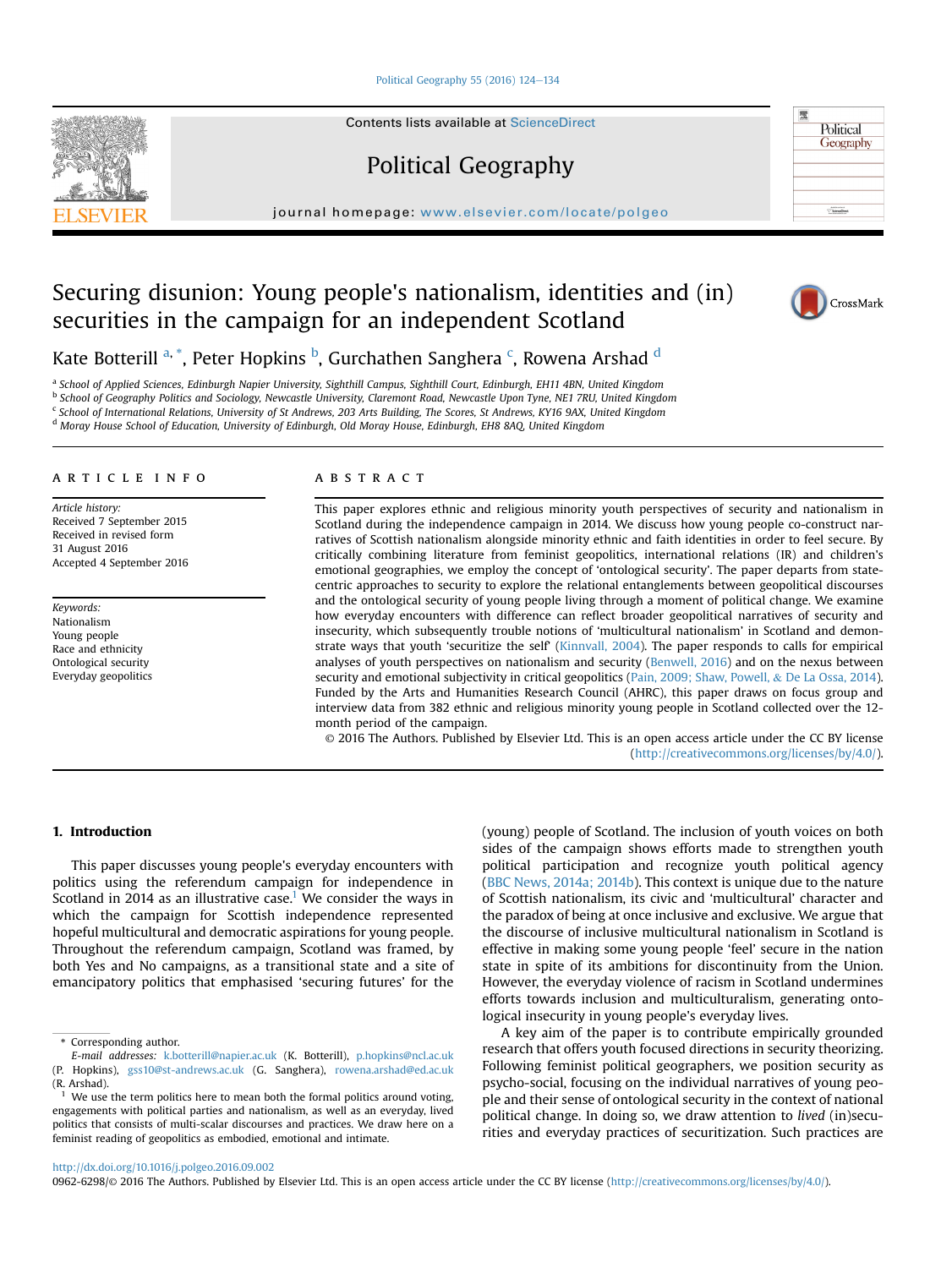situated, located and embodied, hence we seek to re-scale security and put young people's narratives at the centre. We argue that young people's agency is central  $-$  not only to understanding multi-scalar impacts of security but to theorizing security itself.

We begin by reviewing three key areas of scholarship in order to bridge theory on security; Critical Security Studies that have traditionally been limited to scholars of IR, feminist geopolitics, and children's emotional geographies. This discussion is followed by an outline of the methodology used to research young people's everyday geopolitics in Scotland. Finally, we present a thematic analysis of this research with young people, examining the way in which young people co-construct narratives of multicultural nationalism in Scotland to form a personal sense of security within the nation state. Following this, we explore how such rhetorical frameworks are undermined through everyday encounters of racism that generate discursive and embodied insecurity. Selfsurveillance and self-silencing practices function to 'securitize the self' in response to the threat of ontological insecurity.

#### 2. Re-thinking critical securities

While 'security' has always been a contested concept [\(Gallie,](#page-10-0) [1956\)](#page-10-0), the post-9/11 landscape has altered the nature and impact of international security work (scholarship, policy, discourse) leading to 'a much more expansive, fluid and uncertain concept' ([Mutimer, Grayson,](#page-10-0) & [Beier, 2013](#page-10-0), p. 7). Scholarship on the securitization of everyday life has re-scaled geopolitics to the everyday level whereby matters of security are lived and experienced in nonexceptional landscapes [\(Dalby, 2010; Pain, Panelli, Kindon,](#page-10-0) & [Little,](#page-10-0) [2010\)](#page-10-0). Within these landscapes, certain subjects are more likely to be secured against and framed as a threat to ordinary life (Ahmed; 2004; [Katz, 2010\)](#page-10-0). [Hussein and Bagguley \(2012\)](#page-10-0) argue that Muslims are 'securitized citizens', constructed through counter-terrorism policies as a 'security threat' and justified through common sense suspicion. As such, changes in the everyday practices of Muslims have been observed, such as the 'self-policing of personal mobility' due to experiences of 'publically enacted forms of Islamophobia' ([Hussein](#page-10-0) & [Bagguley, 2012:](#page-10-0) 730). Others have observed selfsurveillance/self-silencing practices by Muslims in response to security discourses across different sites and scales, such the University campus ([Hopkins, 2010; Nabi, 2010\)](#page-10-0), places of worship ([Jones, 2010\)](#page-10-0), and through conciliatory expressions of belonging or 'mainstream' discursive practices [\(Mansson McGinty, 2013](#page-10-0)).

Traditional (realist and neoliberal) conceptions of security have largely held a state-centric view that presuppose nation states as rational actors whose primary concern is to protect and defend the stability and values of the state (see [Bourne, 2014](#page-10-0) for review). Critical security theorists have broadened and deepened the field advocating 'alternative securities' and multi-level analysis of individuals, communities and societies as intersubjective relations ([Buzan, Waever,](#page-10-0) & [de Wilde, 1998; Enloe, 1990; Neocleous, 2008;](#page-10-0) [Shepherd, 2013; Wibben, 2011](#page-10-0)). [Bourne \(2014](#page-10-0):2) argues that security is a relational concept  $-$  it is defined in context, in relation to an object that is being secured and as such 'there is no one 'security' but multiple securities'. This reflects a broader trend in critical geopolitics to a focus on the everyday ([Dittmer](#page-10-0) & [Gray, 2010; Thrift,](#page-10-0) [2000](#page-10-0)), beyond-the-state networks, flows and identities. Feminist geographers recognize the emotional, embodied and intimate aspects of security ([Cowen](#page-10-0) & [Story, 2013; Katz, 2004; Pain, 2009; Pain](#page-10-0)  $&$  [Staeheli, 2014\)](#page-10-0). They emphasise the partiality of knowledge production and challenge masculinist or westernized narratives by acknowledging marginalized voices [\(Dowler](#page-10-0) & [Sharp, 2001; Hunt](#page-10-0) & [Rygiel, 2006; Hyndman, 2004](#page-10-0)). This is a powerful critique that animates the 'subaltern' ([Sharp, 2013](#page-11-0)), promotes an 'anti- ', 'alter- 'or 'counter-'geopolitics [\(Koopman, 2011; Routledge, 2006; Secor,](#page-10-0) [2001](#page-10-0)) with a focus on doing (peaceful) geopolitics. [Hyndman](#page-10-0) [\(2001:](#page-10-0)219) promotes 'a finer scale of 'security' accountable to people, as individuals and groups, and analyses the spaces of violence that traverse public/private distinctions'. Similarly, [Pain](#page-10-0) [et al. \(2010](#page-10-0): 973) argue that 'research on securitization has provided a potential route through which to connect these global issues and everyday voices more firmly'. Feminist scholars reveal the neglected sites and scales of security. What is perceived to be ordinary is unlocked from the 'constitutive binaries of modernity' (public/private, global/local, inside/outside, normal/exceptional) and re-located at the scale of the intimate and everyday [\(Cowen](#page-10-0)  $\&$ [Story, 2013](#page-10-0); see also; [Cowen](#page-10-0) & [Gilbert, 2008; Enloe, 1990; Puar,](#page-10-0) [2007\)](#page-10-0). [Pain and Smith \(2008\)](#page-10-0) see the everyday and the geopolitical as existing in a symbiosis, albeit subject to breaks, conflicts and tensions that are both awkward and enabling with the potential to be transformative [\(Pain, 2009](#page-10-0); cf.; [Askins, 2008](#page-10-0)).

#### 2.1. Young people's securities

A further development that has emerged from interactions between political geography, security studies and children's geographies is a call for greater attention to the child-body-politic as a realm of investigation ([Beier, 2015; Benwell \(2016\); Brocklehurst,](#page-10-0) [2015; Kraftl, Horton,](#page-10-0) & [Tucker, 2012; Philo](#page-10-0) & [Smith, 2013\)](#page-10-0). In studies of security, age is a 'neglected dimension' [\(Bourne, 2014,](#page-10-0) p. 63) and 'adultist' approaches downplay the experiences of large swathes of the population who are affected by and shape global politics ([Katz, 2004; Philo](#page-10-0) & [Smith, 2013\)](#page-10-0). [Brocklehurst \(2015](#page-10-0):38) notes that despite calls to widen the gaze of international relations to 'those most in need (Stephens, 1995)', children's security 'remains unrealized and their relevance too is relatively under theorized'. She cautions that the danger of such an absence in theorizing security is also 'a symptom of the security we create' (ibid: 42). The representation of children and young people in the geopolitical scripting of international war and diplomacy denotes both their 'absence and presence' ([Brocklehurst, 2015,](#page-10-0) p. 32). [Anderson and](#page-10-0) [Moller \(2013\)](#page-10-0) suggest a 'discursive-representational security regime' that operates through photojournalism has potential to consolidate particular ways of seeing children in relation to war and security, despite its critical intentions. Such representations are disempowering. Children are constructed as the victims of war, as child soldiers [\(Lee-Koo, 2011](#page-10-0)), and as 'agents' of change in community-based peace building yet still spoken 'on behalf of' ([Brocklehurst, 2015](#page-10-0), p. 33). In this sense, children and young people are misrecognized as apolitical yet used as representational bodies to justify and legitimise security discourse and intervention.

In this paper, we view young people as political actors through the lens of everyday geopolitics, re-connecting the political with the personal. The framing of children and young people as either apolitical or politically radicalized or 'deviant' ([Berents, 2015\)](#page-10-0) promotes a discourse of protection and prevention, materialized through anti-radicalization policies in the case of young Muslims in particular. As [Beier \(2015](#page-10-0):9) notes "… children are once again reduced to an objectified political problem rather than being recognizable as genuine and autonomous political actors". In her work on young people's responses to the war in Iraq, [Horschelmann](#page-10-0) [\(2008:](#page-10-0) 587) calls for greater recognition of young people as political agents who are engaged in the 'making, negotiation and contestation of global politics'. Drawing on research with anti-war protestors in Leipzig she argues that young people engage with the geopolitical in everyday sites and spaces. These include the home, where conversations with family and media exposure to politics occurs, and the city where young people negotiate 'site(s) of protest and collective memory' in the context of geopolitical legacies of post-socialism ([Horschelmann, 2008](#page-10-0), p. 601 and 598). In a different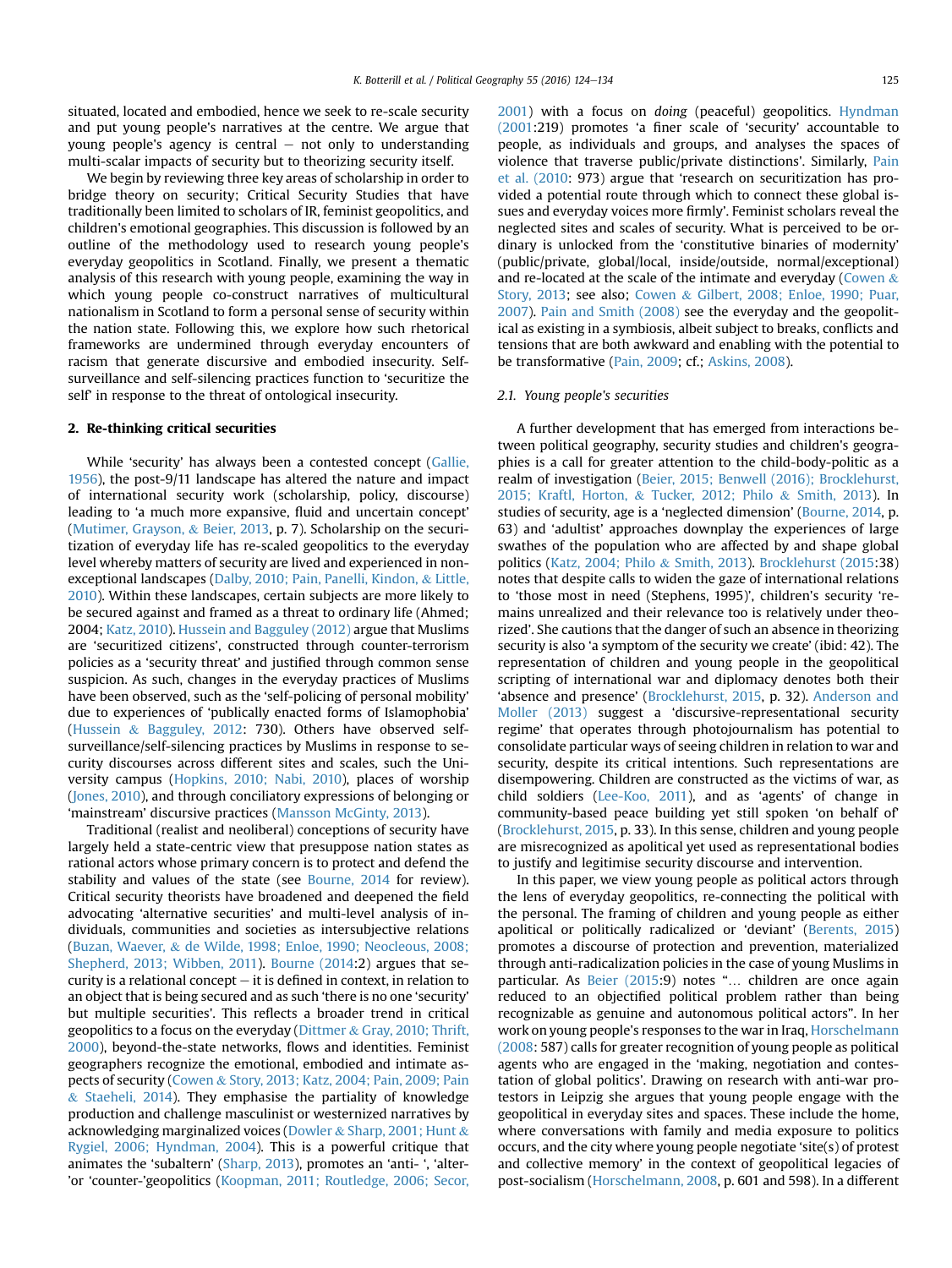context, [Berents \(2015\)](#page-10-0) sees insecurity as a 'pervasive everyday phenomenon' for conflict-affected children in Colombia contributing to structural marginalization and exclusion, whilst also mediated and challenged by young people through everyday practices and 'processes of securing'. This work recognises the personal insecurities of young people in landscapes of violence and threat, drawing out everyday human insecurity as negotiated through the interconnected work of individuals and communities rather than rely on absent or distant state actors [\(Berents, 2015](#page-10-0)).

#### 2.2. Feeling secure: ontological security and emotional subjectivity

A third dimension of security that is 'de-scaled' is the emotional (cf. [Shaw et al., 2014\)](#page-11-0). IR scholars have explored how emotions operate through security performances, elite discourse and the state ([Kinnvall, 2006; Mitzen, 2006; Solomon, 2013; Steele, 2008\)](#page-10-0). Drawing on intimacy-geopolitics ([Pain](#page-10-0) & [Staeheli, 2014\)](#page-10-0) there is scope to extend this to finer spatial scales, exploring the entanglements of the private realm of the home, the family and the local with broad public narratives of security. We seek to explore the psychosocial experiences of young people, focusing on how intersubjective encounters and perceptions of being and belonging relate to notions of ontological security. Re-focusing the lens to the psycho-social enables us to explore the 'complexity, situatedness, sociality, embodied and  $\ldots$  constitutive qualities of emotional life' [\(Pain](#page-10-0) & [Smith, 2008,](#page-10-0) p. 2).

The concept of ontological insecurity is often traced back to R D Laing's psychoanalytic work on The Divided Self [\(Laing, \(1960\)](#page-10-0)). Laing proposed that to be ontologically insecure was to feel in constant threat of 'slipping out of existence', where the 'ordinary circumstances of life' constitute such a threat (cited in [McGeachan, 2014](#page-10-0), p. 96). It involves a fear of discontinuity of understandable life and being 'paralysed' by a preoccupation with potential risks to existence without an ability to trust in the self or others for protection. Laing's theory is arguably a relational theory of existence, where ontological security is formed through re-connection with others and a place in the world. [Giddens \(1991](#page-10-0):243) argues that ontological security is a condition in which 'a sense of continuity and order in events' is achieved. To feel secure is to be protected from threats to existence, it is a quest for 'living with uncertainty' of life ([Bourne, 2014; Giddens,](#page-10-0) [1991,](#page-10-0) p. 3). Our use of the concept is not a direct application from psychoanalysis nor do we intend to imply knowledge of a clinical diagnosis. Our adoption of this concept is motivated by a desire to scale down thinking on security relevant to the wellbeing of the individual. We argue that the impacts of racism, Islamophobia and economic insecurity on young people has the potential to produce ontological insecurity - the anxious 'being in the world' - because of the effects of racism on personhood. Racism and Islamophobia do not only influence a feeling of not belonging, they are a threat to a sense of being  $-$  to the core of personhood and validation that one belongs in a particular place, and can function equally.

In IR, ontological security is drawn upon in relation to the state, focusing on the actions of elites in producing state 'self-identity' ([Huysmans, 1998; Kinnvall, 2006; Mitzen, 2006; Steele, 2008\)](#page-10-0). However, IR scholars who have adopted psycho-social approaches have been accused of methodological nationalism often neglected intra-state group dynamics ([Steele, 2008\)](#page-11-0). [Kinnvall \(2006\)](#page-10-0) resolves this to some extent in her work on globalization and religious nationalism in India that explores the impact of state discourse on group subjectivities. She views security as a 'thick signifier' where the individual is embedded in 'discursive and institutional continuities'. She analyses the overarching discourses and structural conditions of security (globalization and colonization) and how these manifest as local practices that define an individual sense of security. Kinnvall is concerned with the process of identity formation and mobilization in the context of religious nationalism and the way inwhich subjectivities are securitized, intersubjectively and in relation to discourse, institutions and cultures. Individuals are positioned variably and experience security in different ways. However, [Kinnvall \(2006\)](#page-10-0) argues that individuals seek one stable identity (regardless of its actual existence) to achieve biographical continuity in the context of the uncertain and dislocating flux of globalization. This process of 'securitizing subjectivity' is thus a process of (re)constructing a single identity relational to 'others'. This can be easily mobilized through powerful signifiers like nationalism and religion in times of collective existential crisis "because of their ability to convey a picture of security, stability, and simple answers. They do this by being portrayed as resting on solid ground, as being true, thus creating a sense that the world really is what it appears to be" [\(Kinnvall, 2004](#page-10-0), p. 742). Kinnvall's reading of ontological (in)security centers on the collective psychology of Sikh and Hindu nationalists and their quest for security in a context of dislocation and powerlessness in a globalized India. [Solomon \(2013\)](#page-11-0) argues, however, that collective signifiers are tautological at best because in spite of the outpouring of collective emotion that is often witnessed at key events or moments of national security, the meaning of this expression is ambiguous and circulatory.

Our departure from Kinnvall is in the idea that nationalism in Scotland is deemed inclusive and pluralistic and thus ontological security is formed through comfort in diversity and living with difference. For some young people there are positive associations with nationalism, it is seen as an inclusive concept and one that does not elicit racism, as [Balibar \(1991\)](#page-10-0) and others have argued. This played out through the campaign for an independent Scotland in complex ways. In many respects, the YES campaign was successful in attracting the support of young people because it was able to 'convey a picture of security, stability, and simple answers' (cf. [Kinnvall, 2004,](#page-10-0) p. 742). Following successive political scandals, economic downturn and recession, young people had reasonable cause to mistrust mainstream, old party politics and seek out something new and different. However, while a critical mass did emerge that sought independence, others found ontological security in the continuity of the Union. Being part of the UK was viewed, by some, as a safer outcome for Scotland, moderating the uncertainty of constitutional change. Furthermore, the discourse of inclusion within which multicultural nationalism is also one of exclusion since demarcating a space of belonging involves putting borders up to exclude those outside i.e. those in the rest of the UK.

In the following sections, we review young people's narratives of political change in Scotland and their search for ontological security. Drawing on the previous discussion and integrating literature from feminist geopolitics, children's geography and IR, we understanding security as transcending the scale of the nation state. Security is embodied and intimate; it is intersubjective and relational; it is about representation and voice; it is discursive and material; and ebbs and flows over time, space and place. Furthermore, security is situated in everyday landscapes that people inhabit and the sense of continuity gained through everyday practices and intersected by race/ethnicity, gender, class, generation, religion. This approach is not viewed in oppositionwith that of state agent interpretations, but rather is complimentary by offering a 'finer scale of security' ([Hyndman, 2001](#page-10-0)) to explore the relational geographies of insecurity. Young people express diverse and multiple readings of ontological security, many of which are contradictory or in tension, we therefore recognize the need throughout this paper to understand and distinguish whose ontology and whose security is in question.

#### 3. The research project

The data we draw upon in this paper comes from an AHRC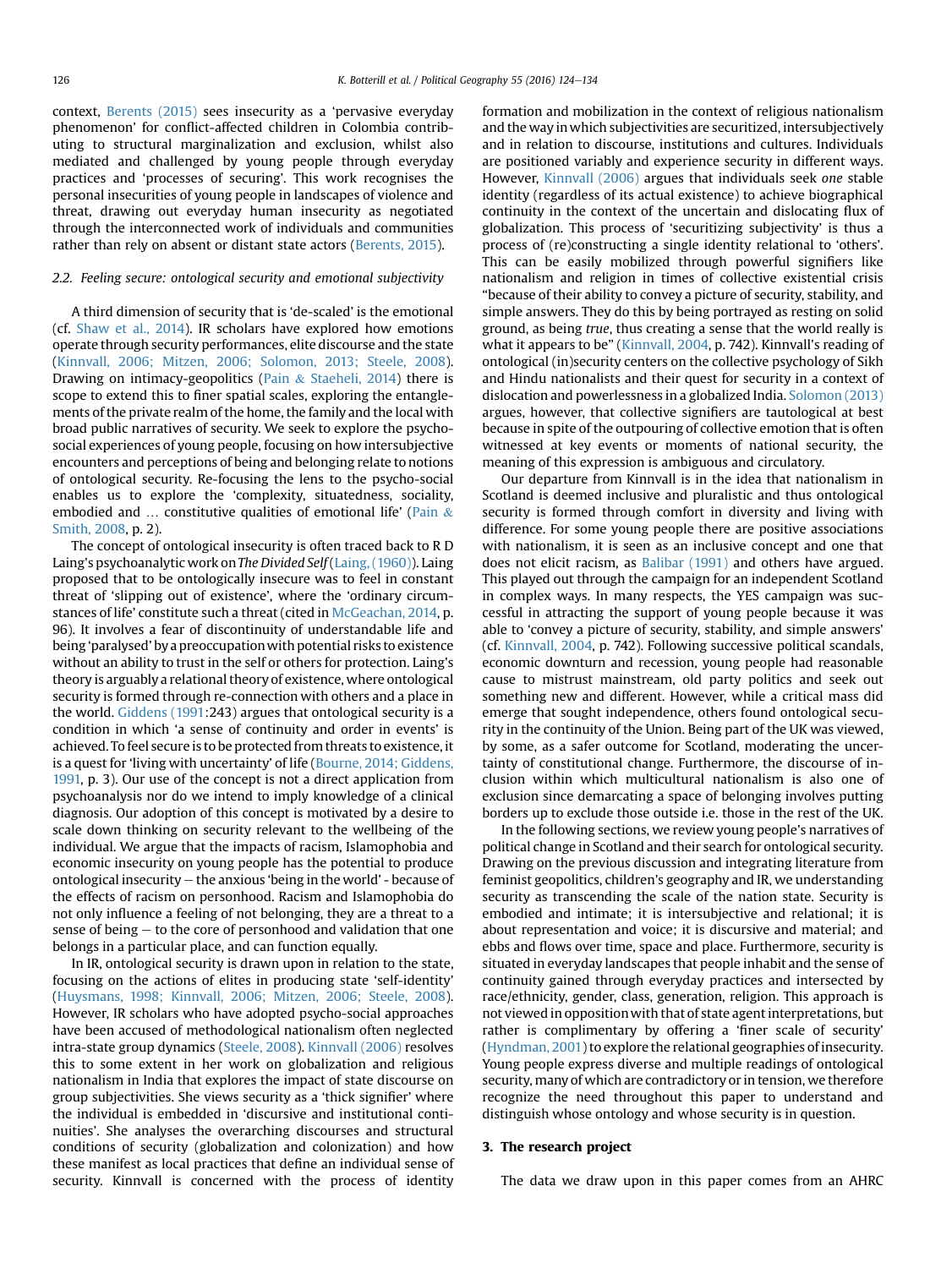project about young people's everyday politics in Scotland, focusing on the experiences of ethnic and religious minority young people growing up in urban, suburban and rural areas. Overall, 382 young people participated in the research during 2013 and 2014; 45 focus groups and 223 interviews took place with young people from a range of different ethnic and religious minority backgrounds including Muslims; South Asian non-Muslims (e.g. Sikhs, Hindus, Buddhists); asylum seekers and refugees; international students; migrants from Central and Eastern Europe; and white Scottish young people. Credibility and validity of the research was achieved through a rigorous qualitative research design and data triangulation was achieved through the use of multiple methods and selection of a diverse range of participants across a variety of case sites ([Shenton, 2004](#page-11-0)), Young people were considered as active participants with particular attention given to informed consent and the use of participatory diagramming methods to enable young people to lead focus group discussion. Following this, semistructured individual interviews lasting around 60 min were conducted gathering in-depth narratives around young people's everyday practices, emotions and identities. Participants were recruited through a range of sites, including Schools, Colleges, places of worship, youth and community groups. Convenience and snowball sampling ensured a diverse sample, all participants were compensated for their time with a £15 voucher.

All focus groups and interviews were fully transcribed, coded using NVivo and analysed using intersectional multi-level analysis ([Winker](#page-11-0) & [Degele, 2011\)](#page-11-0). This approach pays attention to how intersecting identity characteristics (such as gender, age, class, race) affect different levels of social life i.e. social structures, identity constructions, and symbolic representations. It interprets how identities are relational to social structures and symbolic representations of norms and values through an analysis of how these levels interact [\(Winker](#page-11-0) & [Degele, 2011\)](#page-11-0). Aligning to feminist, antiracist research [\(Anthias and Lloyd, 2002\)](#page-10-0) we put young people's voices at the centre of the research and have engaged in processes of youth consultation through an advisory group, researcher reflexivity and been conscious of the impact of researcher positionalities throughout the research.

This paper draws on a selected sample of ethnic and religious minorities, aged between 12 and 25, from the study (286). This includes Muslims and those who could be mistaken for Muslim i.e. Sikhs, Hindus, Black African and Caribbean young people, asylum seekers and refugees, and some international students. All quotes use pseudonyms to ensure anonymity. The narratives that follow represent their reflections on feeling secure in everyday spaces in the context of the 2014 Independence Referendum campaign. There are a number of observations that we would make about our sample. First, we fully acknowledge that this paper is based on a sample and not all interview data, therefore we do not seek to make empirical generalisations about the experiences of all young ethnic and religious minority people in Scotland. Rather, our purpose is to complement and extend current understandings about youth engagements with nationalism and its impact on personal wellbeing and security. Second, these interviews were conducted within a specific time and space which therefore alerts us to the situational nature of the findings. Third, the use of interviews as a research method can provide insights that go beyond the individual perspective and make social structures and collective processes available through individual narratives. Indeed, narratives are never 'direct accounts' but rather discursively constructed ([Potter](#page-11-0) & [Wetherell, 1987](#page-11-0)).

#### 4. Securing (DIS)union: Scottish nationalism and independence

On 18 September 2014, the Scottish people were asked to vote

on a single question: Should Scotland be an independent country? Of the 84.5 per cent turnout, 55 per cent of the electorate voted against Scottish independence. The referendum generated the highest turnout of any election in the UK since universal suffrage and introduced new voting rights for those over 16 years old. While a multitude of cross party campaigners, business and celebrity endorsements made an impact on the vote, the two main campaign groups were the pro-independence campaign, Yes Scotland (led by the First Minister Alex Salmond of the Scottish National Party (SNP)) and the Better Together campaign in favour of maintaining the Union (led by Alistair Darling of the Labour Party).

The Scottish referendum was a moment of political potentiality, a quest for securing certain sub-national identities in the context of broad political and economic insecurities in the rest of the UK (rUK). However, the aspirations for independence in Scotland are long standing and have emerged through distinct geopolitical legacies of English oppression and separatism, linguistic and cultural differences and a degree of devolved governance with discrete political ambitions ([Hopkins, 2008; Penrose](#page-10-0) & [Howard, 2008\)](#page-10-0). Scottish nationalism is also unique in character channeling an inclusive, civic nationalism based around egalitarian values, progressive social democracy and a recognition of multiculturalism rather than the pursuit of ethno-nationalism constructed on exclusions and othering processes [\(Hearn, 2000\)](#page-10-0). The concept of 'multicultural nationalism' ([Sweeney, 2005\)](#page-11-0) has been applied to Scotland. [Hussain and Miller \(2006](#page-10-0):49) argue that this, however, is an oxymoron due to an "inescapable tension between nationalism and multiculturalism and a historic tendency for them to prove incompatible … the genuinely inclusive 'civic' nationalism of the Scottish political elite may not apply 'on the street'". Multicultural nationalism in Scotland is disturbed not only by the othering of the English in the context of potential disunion ([Penrose](#page-10-0) & [Howard,](#page-10-0) [2008\)](#page-10-0), but is also not immune from broader global discourses of insecurity and threat, such as 'new terrorism' and the securitization of certain 'suspect communities' [\(Choudhury](#page-10-0) & [Fenwick, 2011;](#page-10-0) [Mythen, Walklate,](#page-10-0) & [Khan, 2012\)](#page-10-0). Scottish nationalism is thus not a simple matter of 'civic' versus 'ethnic', but rather an 'ambiguous' and 'discordant' process ([Hussain](#page-10-0) & [Miller, 2006\)](#page-10-0). In the following sections we discuss young people's narratives in support of multicultural nationalism alongside everyday accounts of multicultural encounters that potentially produce ontological insecurity. Young people's ontological security is situational and negotiated in different ways alongside narratives of faith, ethnicity and civic nationalism. We reflect on discursive and embodied accounts of insecurity to show the relationship between national and international security discourses and everyday lived experiences of youth.

#### 4.1. Securitizing youth subjectivity in Scotland

Youth national identity was at the forefront of the campaign for independence. On both sides representations of young people as aspirant and transgressive, embodying the hopes for Scottish future have been employed to summon youth engagement ([Bathurst,](#page-10-0) [2014\)](#page-10-0). Moreover, youth political representatives through bodies such as the Scottish Youth Parliament, YoungScot and Young Scots for Independence (SNP Youth) show different types of political engagement, albeit within the framework of existing institutional codes.2 Frequent references to the security of Scotland's future were made throughout the campaign with Alex Salmond and Nicola

<sup>&</sup>lt;sup>2</sup> We are not suggesting that all young people are 'engaged' in these networks. We recognize that many young people feel excluded from such institutional frameworks related to access to social capital, geographical location and poverty.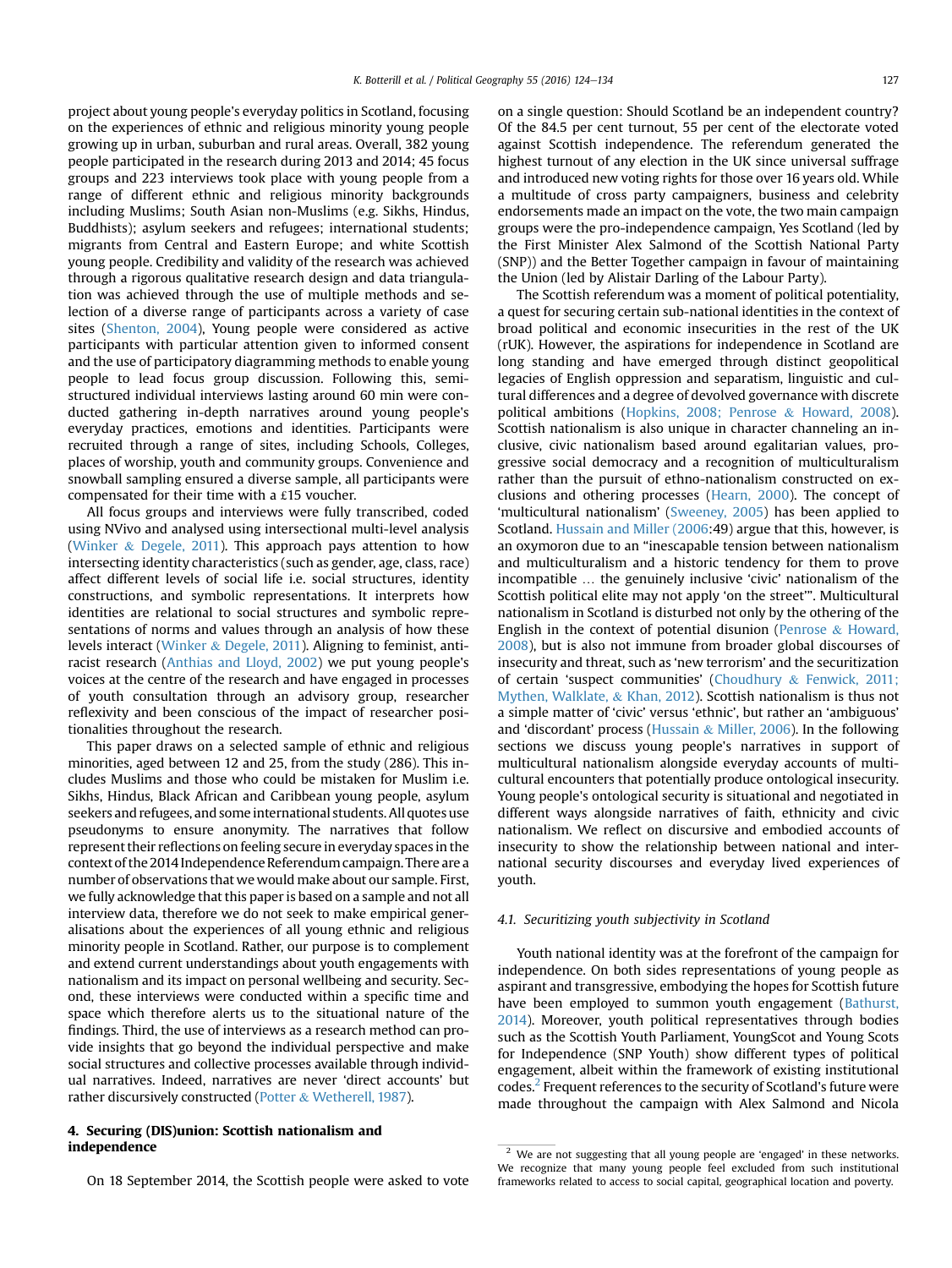Sturgeon (who was Deputy First Minister at the time) putting forth the argument that a Yes vote would 'secure the powers Scotland needs', while Alistair Carmichael, the Scottish secretary of the Better Together campaign asserting that Scotland would be 'stronger and more secure as part of a United Kingdom' ([Salmond,](#page-11-0) [2014](#page-11-0)). This scripting appeared to be a compelling provocation for youth engagement with the political question. Both the YES and NO campaigns attempted to rally the support of young voters. In a speech to young people in Edinburgh, Alistair Darling warned young voters not to 'give up the opportunities and the security of being part of something bigger', stressing the vote as a key political decision for their 'life chances' and future generations ([BBC News,](#page-10-0) [2014a](#page-10-0)). While Alex Salmond claimed that 'Young people will be at the heart of the debate and by voting can help to build a better country' [\(BBC News, 2014b](#page-10-0)), pledging 'opportunities' for young people through the European Youth Guarantee and apprenticeship schemes, for example. This, coupled with 16 and 17 year olds being given an opportunity to vote for the first time, was significant in rallying young people to participate in the campaign and the vote itself<sup>3</sup> [\(Eichorn, 2014; Hopkins, 2015](#page-10-0)).

From our data there were varied levels of engagements with politics and young people had different perspectives on what it meant to feel secure in the nation. In participatory diagramming sessions when asked 'what is good about Scotland?', civic rights and values were prioritized highly. These were relational to prior contexts, of intergenerational and migrant histories, transnational identities and networks and personal issues associated with youth transitions. Many young people said they felt a sense of security in 'being Scottish' highlighting multiple and hybrid meanings of Scottishness based on diverse ethnic and religious heritage. The extension of voting rights to 16 year olds was frequently referred to in focus group discussions as generating a sense of inclusion for ethnic and religious minority young people. For many Yes and No voters in our sample perceptions of Scotland as an 'open' 'inclusive' 'multicultural' society were common. [Fig. 1](#page-6-0) presents the responses of a focus group with Muslim boys at a Glasgow school. It shows their perceptions of Scotland as 'multicultural' and 'friendly', picking out free education as a key civic right for young people in Scotland. This image also shows the negative perceptions of 'racism', 'violence' and other civil disobediences that affect the young people's everyday lives.

Positive civic values were often expressed in opposition to England. Satnam is a Scottish Sikh and a Yes voter, he argues a case for Scottish nationalism based on 'openness' and 'inclusivity', characteristics which are rarely associated with nationalism elsewhere.

'[In Scotland] individual people do not discriminate or nestle themselves into groups that way in which other societies do, other communities do … it's all about openness and inclusivity and so that in itself has probably shaped who I am' (male,  $22-25$ , Scottish Sikh, Glasgow)

Satnam's defence of Scotland is central to his own identity and sense of belonging to the national habitus. He goes on to champion further the inclusive aspirations of Scottish nationalism: 'the nationalism that was happening and existing in Scotland over the past two years is very much about the whole country, rather than about one so-called more worthy nationality'. Here Satnam prescribes to a multi-national nationalism, with broad values around civic inclusion of Scotland's ethnic minority populations. He co-constructs SNP discourse to demonstrate an appeal to core values and

principles of a social democratic, multicultural state. The extension of voting rights to migrants from the EU and Commonwealth led to a greater sense of belonging for some EU migrants and international students. Addae (male, 22-25, Nigerian international student, Glasgow) was a Yes voter in the referendum and remarks on the importance of getting the vote.

"So for me getting a vote and voting, it makes you feel like yeah you have a voice. And the way this debate is going now the both parties seeking to get even the other ethnic groups involved like having discussion with the African forums and stuff like that makes you feel more involved in the system and makes you feel that yeah somebody's recognising you and feel that you can make a difference in the system. So there's that inclusion"

Addae's positive expression of gaining the vote is oriented through his involvement in student community networks. For others too institutional networks that operated between national political stage and local everyday lives were instrumental in feeling closer to the system. Political engagement with ethnic and religious minorities surrounding the independence campaign was seen by some young people as a valuable strategy to cultivate dialogue between referendum campaigners and ethnic and religious minority citizens. Many young Sikhs for example, said that the local sites of worship in Glasgow, Edinburgh and Aberdeen were perceived as important spaces to connect with politics as a collective and projecting Sikh issues into mainstream political debate. Those interviewed gave examples of SNP support of the Sikh community in recognition of the 1984 riots, making 'articles of faith' legal in Scottish Courts and the engagement of the Sikh community through visits to Glasgow Gurdwara. Whilst not universally felt, such engagements were perceived as positive by those who previously felt locked out of due to the size of the community compared with other religious communities (Muslim) given more prominence in political debate [\(Hopkins, 2014](#page-10-0)).

"I think the Scottish government has worked more towards, not even Sikh communities, but any community of ethnic minorities, whereas, Westminster which obviously has immigration as their policies and immigration as their thing, they just, I don't think they've done anything for it" (Vaani, Pakistani Sikh refugee, female, Glasgow).

For others, however, such engagements were criticized for tokenism, politicizing community spaces and for complacency in understanding community issues. For example, Aisha (female, 22-25, Muslim, Inverness) displays cynicism about an encounter she had with Alex Salmond at her local mosque over issues of family migration policy.

"… he was very vague, and you could tell that he was just rowing for the immigrant vote, you know, and he had no real tangible answers to give to us that would help our loved ones"

While the everyday encounters of racism and Islamophobia are the focus of the following section it is important to note here that for the majority of young people interviewed racism was perceived as less of a problem in Scotland compared to England. Discussions on the theme of racism were analysed, it was evident that instances of racism were frequently downplayed as 'banter', 'casual' or 'ironic' with young people minimizing the seriousness of everyday racism.

'people that are racist to me and my friends, like in a casual way, it's  $\frac{3}{3}$  109,533 of those aged 16–17 registered to vote with 71% of this cohort voting  $\frac{3}{3}$  109,533 of those aged 16–17 registered to vote with 71% of this cohort voting

for independence.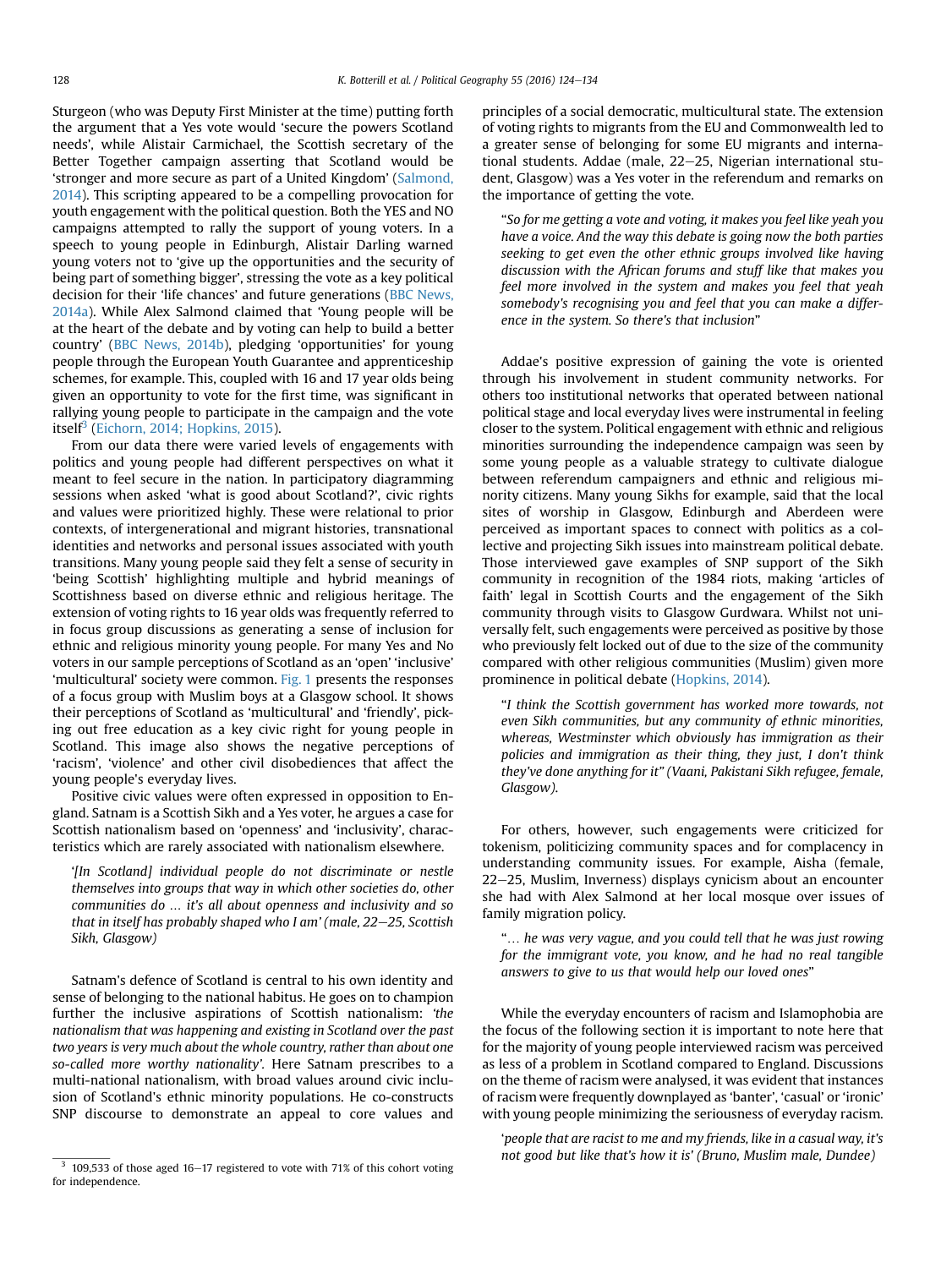<span id="page-6-0"></span>

Fig. 1. Participatory Diagram of Muslim male focus group, Glasgow.

"Like people don't treat you any different than anywhere else. Like you would get the odd jokes, racist jokes but that's like your friends' banter so you would just have little bit a' jokes here and there … Like they just, they say like stuff about my, like my dad's turban" (Pally, Sikh male, Glasgow)

"I call it ironic racism really because they, it was more out of jest … I mean yeah there was, there was one time in first year when, when someone was like 'oh you're, you know you're a member of the, you know you're a subject people of the empire' type thing. But you know like yeah I'd, I'd say there's that whole status, there, there was a different status between us. But it wasn't, it was, it, I had, I can't quite remember the context of it but it was in a, in a jest worthy context" (Victor, Indian Jain, Fife)

'Acceptance' of diversity in Scottish society was also cited as indicative of multiculturalism. Nuz is one of many young people who felt that racism in England was worse than in Scotland.

"I feel England the folk are more racist … Yeah and Scotland is not so bad because Scotland always promote 'No Racism' more than what England do" (Nuz, Muslim female, Dundee)

Nuz's narrative supports research elsewhere that suggests that Scottish multiculturalism has furnished a feeling of safety particularly among Scottish Muslims in comparison to England [\(Hopkins](#page-10-0) & [Smith, 2008; Hussain](#page-10-0) & [Miller, 2006](#page-10-0)). The SNP has been actively trying to attract ethnic minority votes though a 'self-consciously multiculturalist leadership' [\(Hussain](#page-10-0) & [Miller, 2006,](#page-10-0) p. 34). To give an example, Preet is a young Sikh living in Edinburgh who refers to Scotland as more 'accepting' than England.

"I feel Scotland's more open, like they're more accepting. They're not as judgmental as England … like anyone from the Scottish Parliament and they're just so friendly, like they're accepting of

your culture. It's almost as if they want to like infuse all the cultures together so you're like helping, which I think is really good" (Preet, female, 16-18, 'BritAsian' Sikh, Edinburgh).

The perception of Scotland as open, inclusive and multicultural yet also holding a distinct national identity echoes multicultural nationalist discourse. But there are also subtle discontinuities. For instance, Preet talks about 'they' in reference to the Scottish Government but also more generally the White Scottish people implying a normative idea of who Scottish people are  $-$  i.e. not her. She separates herself from this imagined national populous, differentiating herself through culture. This points to an underlying insecurity in 'being' Scottish relational to a normative perception of Scottishness. Being part of multicultural Scotland also requires being accepted into it by those who are constructed as Scottish, which invariably translates to 'white' Scottish.

We have discussed here how some young people are active in the co-construction of multicultural nationalism in Scotland through narratives that downplay racism and celebrate Scotland as multicultural and integrationist compared to England. However, there is disjuncture in this rhetoric when considering the everyday multicultural encounters of many ethnic and religious minorities in Scotland and performances of Scottishness that manage multicultural intimacies and counter intersectional narratives of racism, Islamophobia and exclusion.

#### 5. Encounters of everyday (IN)security

In this section we demonstrate the ways in which everyday racism and 'subtle Islamophobia' [\(Essed, 1991; Kilomba, 2013;](#page-10-0) [Moosavi, 2015\)](#page-10-0) are understood and negotiated by a sample of ethnic and religious minority young people in Scotland. These concealed and tangential experiences of racism are often not overtly recognized as such by young people themselves, and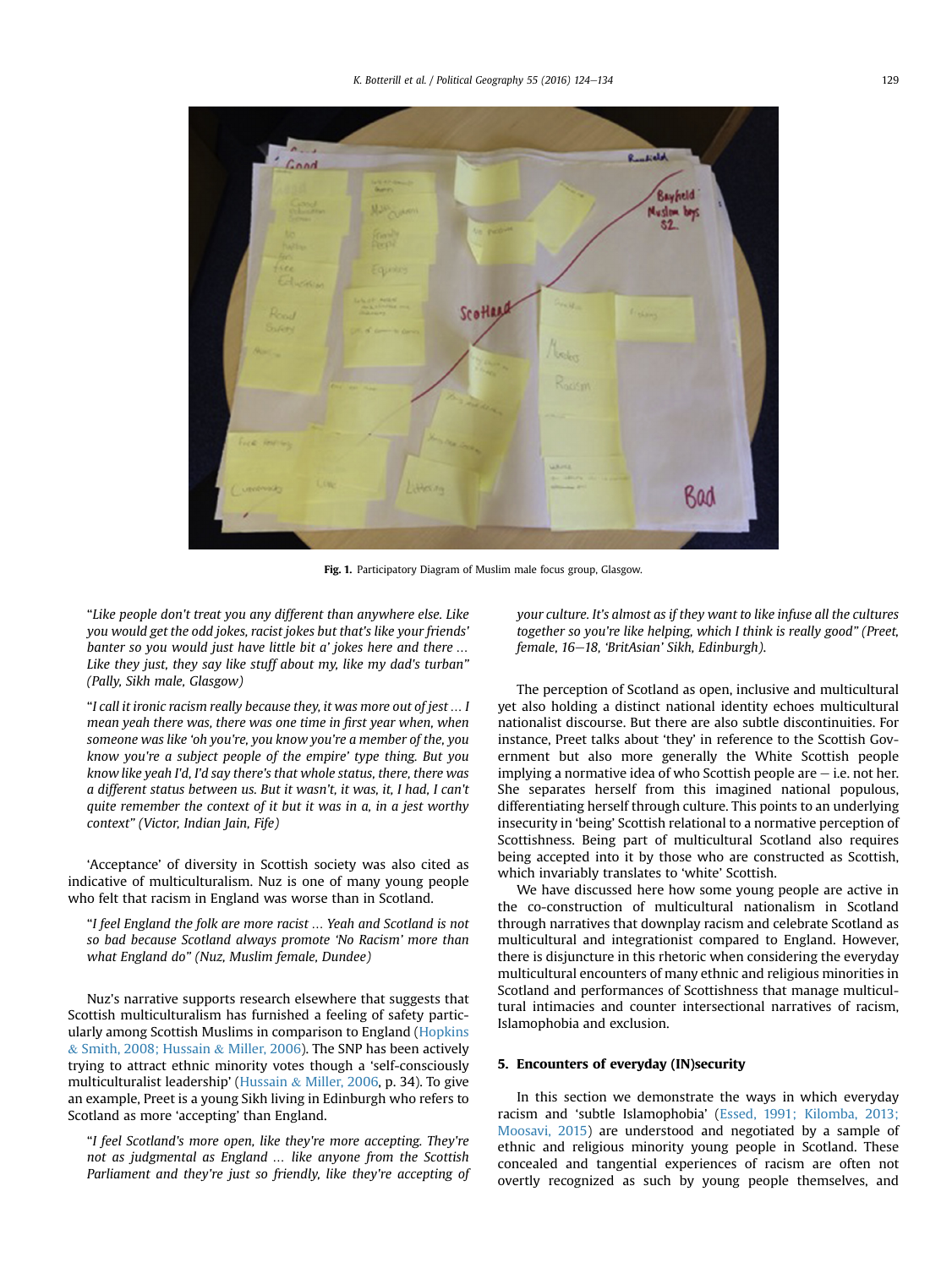downplayed through disavowal and disassociation in certain forms, as previously discussed. This is not to deny the many expressions of physical and verbal abuse reported and recorded in our data, but to focus on how young people narrate hidden and unspoken racisms they experience and to what extent this leads to a sense of ontological insecurity. We explore this through two modalities: discursive and embodied insecurity. Our analysis of discursive insecurity exposes the silences that are part of many young people's everyday lives, where they express feeling absent from debates and thus excluded from politics. Embodied insecurity refers to the spatialized experiences of individual bodies, focusing on the body as the 'primary site of violence' [\(Dittmer](#page-10-0) & [Gray, 2010,](#page-10-0) p. 1666).

#### 5.1. Discursive insecurity

While many young people felt 'engaged' with the debates on independence, for some this fell short of feeling comfortable expressing political views on certain topics. Many young Muslims, Sikhs and Hindus, for example, expressed apprehension over engaging in conversations about foreign policy and national security issues. Feelings of discomfort were spatially differentiated.

"When moving from London to Aberdeen … I was a lot quieter. A lot … I wouldn't speak as much, I wouldn't say too many things people, and I would stay out of certain conversations … simply because it could associate me, associate myself with something else that could be related to … anything. I mean people, they look at me and I have got a turban, I have got a beard, so they would normally associate me with someone who is highly religious or … a religious extremist or whatever have you. So I tend to stay away from those kind of topics and stuff like that" (Shera, male, 22-25, British Indian Sikh, Aberdeen).

As Shera explains here, in order to avoid misrecognition or confrontation he engages in self silencing on certain topics. He assumes his body will be read as threatening or highly religious, he may be misrecognized as Muslim and associated with extremism. Rather than counteract the stereotype, he choses to withdraw from the situation and fit into what he perceives as a more palpable, quiet version of himself. This, in the context of moving from London to a smaller, less diverse city in Scotland, raises questions over broad discourses of inclusion and multiculturalism in particular locales. Shera navigates his new city with caution as he seeks a place to speak for and be himself. Some felt that over time and with age, the confidence to speak about politics grew but recalled memories of feeling 'awkward' about being marked out as different from 'other' Scottish people alongside anxieties about being misrecognized as Muslim, as Suzana (female,  $22-25$ , British Indian Hindu, Edinburgh) remarks:

"It was just awkward when people talk about it, like, all the bombings, and I was just like oh, just don't think it's me. As long as they don't think it's me, or anything to do with me, I don't care … When I was younger I wouldn't talk to anyone. I guess, as I grew up, I just thought that not everyone is gonna think I'm the same, cause I'm my own person, and I wasn't ever involved in it. And I think that's what I kept thinking, I was like, cause at first I was like they might think it is to do with me, cause everyone looks the same. But then I was like even though we might look the same we're not the same people."

Suzana describes her awkwardness with a tone of frustration about being misunderstood and misrecognized. Her narrative reveals the importance of youth transitions in negotiating difference and sameness in Scottish society  $-$  'I'm my own person', she says, revealing a strategy for securing herself from other people's prejudice than demonstrates agency and resilience. The inclusion/ exclusion of Muslim voices in political debates on security and immigration has been taken up widely in analyses of multiculturalism in Britain (see [McGhee, 1998](#page-10-0)). There has been less time given to the experiences of non-Muslims who also feel excluded through misrecognition [\(Hopkins, 2014\)](#page-10-0). Drawing on Ahmed'[s \(2004\)](#page-10-0) notion of the 'could be terrorist', our research suggests that many young people had experiences of being misrecognized and felt anxious about being targeted for appearing Muslim. Nearly all of those interviewed who had South Asian heritage as well as a minority of Black Scottish, East Asian and Eastern European young people reported experiences of misrecognition, with varying degrees of intensity and different strategies of resistance. This is compounded by political discourse on radical extremism that has singled out British Muslims and faith communities to condemn extremist groups such as ISIS, which could be interpreted as an indictment of tacit support. [Gentry \(2015\)](#page-10-0) sees this as related to neo-Orientalist anxieties about new terrorism that are discursively reproduced emphasizing the unknown, amorphous threat of the scapegoated other. It is possible that these anxieties silence some ethnic and religious minorities who don't want to talk about faith and politics in relation to each other for fear of being stigmatized, potentially adopting secular discursive habits as young people anticipate potential exclusion or misrecognition.

Unsurprisingly, young Muslims in particular expressed caution in talking about politics. Here Afia, (female,  $22-25$ , Scottish-Pakistani Muslim, Glasgow) refers to her anxiety in a politics class at school.

"I remember in one of my politics classes you know they're awkward because we were talking about Al Qaida and I felt awkward because I am, like, well why am I feeling awkward? But I feel tremendously awkward but it is because of the big media stigma that we associate one with the other, and all of us should be apologetic for what some people do. It's very strange".

Despite institutional frameworks and visible makers on school grounds that celebrate the diversity and equality of students, schools were often the site of direct and 'subtle Islamophobia' and the recognition of this caused additional tension in some young people feeling secure in themselves. Tylo (male, 16–18, Scottish-Algerian Muslim, Glasgow) is at a multicultural school in Glasgow and was reticent to label himself as Muslim or Algerian anticipating bullying at school.

"I don't mention it too much because people can become very kinda judgmental about it. And if they found out that you're Muslim and not just another religion, they can, they can kind of not befriend you a way. Which I mean, I guess it's a bit sad. But so I don't, I don't really mention it too much. I kinda just act as if I'm normal. I mean, I mean I'm not saying that I'm embarrassed but it's just that people can become very differing and kind of bullyish in a way with their views"

Tylo also talked about his father encouraging him to call himself 'Scottish' rather than 'Algerian' as a way of downplaying the 'Muslim' label. The stigma of being Muslim in Britain has implications for Scottish Muslims, particularly where intergenerational transmission of insecurity may play out in silences and absences demonstrated here. Tylo's father is arguably promoting political affiliation with the Scottish nation demonstrating a type of 'Muslim loyalty' triggered by post-9/11 counter terrorism discourses of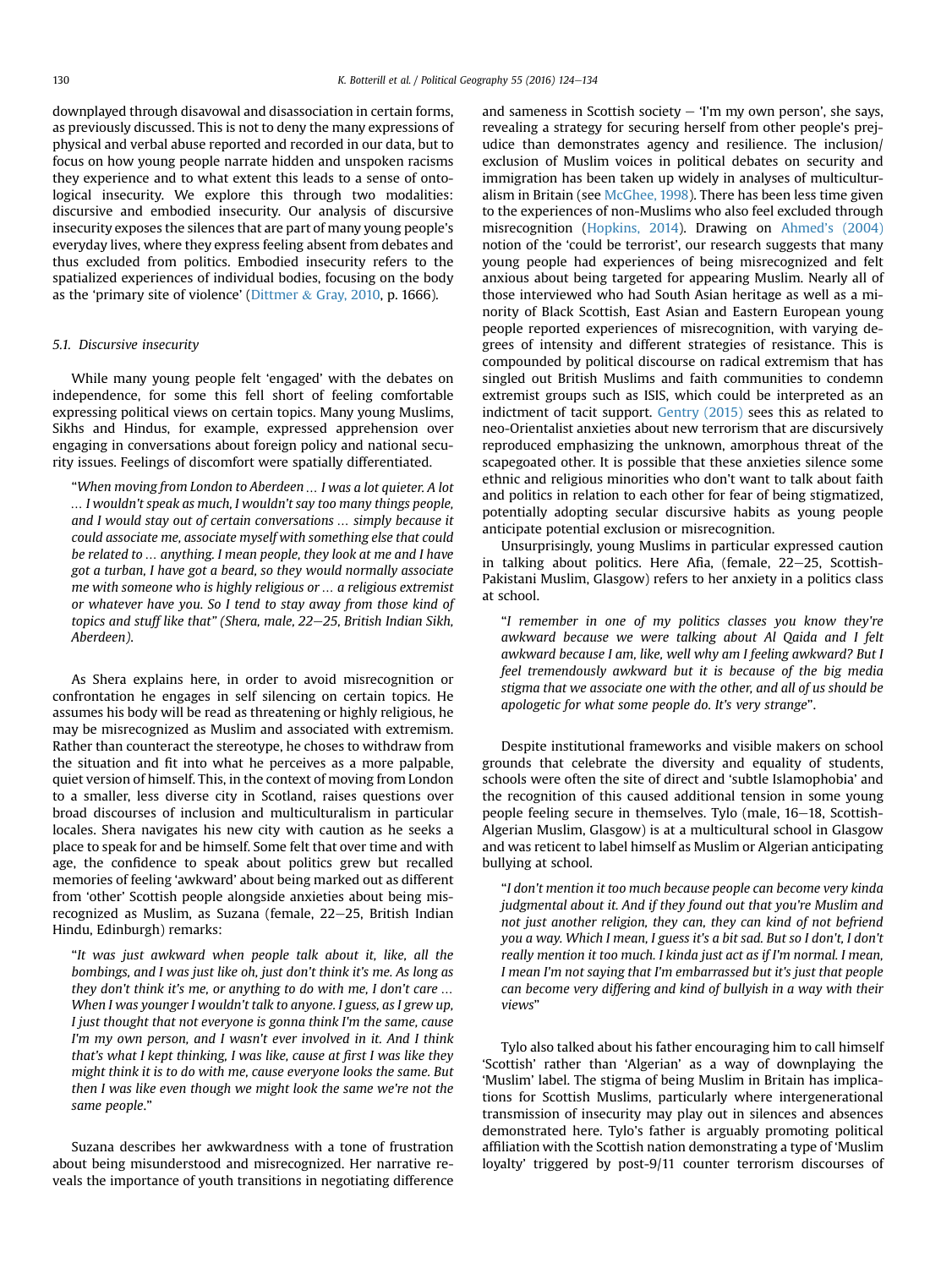'unacceptable' and 'acceptable' behaviours and the expectation of Muslim loyalty to the British way of life and to British values (See [McGhee, 1998\)](#page-10-0). Being a Scottish Muslim is analogous to being a British Muslim for many and this comes with a political responsibility to affiliate with national values, highlighting the paradox of multicultural nationalism. Fear of being seen as disloyal or threatening to the nation and overcompensating through nationalism is a way of securitizing the self and averting misplaced suspicions. These examples suggest that many young people experience an anxiety of expression when it comes to politics in Scotland. Despite the appearance of multicultural harmony, everyday discursive landscapes are complex terrains, with inculcated silences and the apprehensive voices of those whose selfhood is often disempowered and dislocated.

#### 5.2. Embodied insecurity

For many young people of South Asian or African heritage (both Scottish and non-Scottish) being marked out as 'foreign' generated exclusions and tensions in everyday multicultural settings.

"Racism is a big thing, no matter where you are, you are picked on by your colour. And maybe being proud of where we live and being British or being Scottish, but Muslim, there is ups and downs  $-$  you are looked at differently regardless, if you are Muslim. Not only Muslim but any like, you can be Hindu, Sikh, Chinese or just … we are all you know Asians are put in one box. You know people turn around and say 'you go back home!' That is what they say because they don't know you're British, just looking at your colour it is just like you are not from here" (Pakistani Muslim focus group, Fife)

The discussion in this Pakistani Muslim focus group indicates that racism is experienced by young Scottish Muslims and those who 'look Muslim' [\(Alexander, 2000](#page-10-0)), in spite of multicultural nationalism in Scotland. Young people talked about encounters in public space where they felt apprehensive or insecure, where multicultural tensions were palpable. Raafat, (male, 22–25, Pakistani Muslim, Inverness) talks about being Pakistani Muslim in Scotland and the emotional housework involved in negotiating multicultural intimacy on public transport.

"Well, people see me as a Muslim and as a Pakistani … I have found that some people don't want to talk to you at like a bus stop or in town … you are just sitting in the bus and the bus is all full. You have got one seat spare, if there is anyone, well the guy will sit with you, but any woman, any girl, they won't sit with you. They will prefer to stand, it is just all skin … I have experienced when I go to college, I have seen there is a girl, she is going somewhere as well … She was British. I sat with her, she showed me so much embarrassment like 'I hate him' … I said why I sit with her? Because it was the morning time it is quite long go to college, and there was a seat empty. So but after that one seat empty I change my seat. After that I stopped sitting with any woman. I prefer to stand … just I feel like I will go and sit with her and embarrass her. So I prefer to stand … as I say the respect is not a gift, you have to earn it …"

Raafat remarks 'it is just all skin', referring to the affective command that skin colour has on multicultural encounters. The embodied interactions in this extract demonstrate his persistent conciliatory behaviors employed to minimize difference and dissipate confrontation ([Fortier, 2008; Hopkins, 2014](#page-10-0)). For many non-Muslims too, the visible marker of skin colour was a prominent signifier in feeling comfortable in certain public spaces. Here, Derek reflects on his feelings of insecurity at the Gym:

"When I first came to the gym, I was the only black person going into the room with about thirteen, fourteen like Scottish people. And when you get in there you do feel apprehensive. You wonder what they are thinking about you, what's going through their mind … like sometimes it's just the slightest expression, in most cases it's not the choice of words, it's the words they don't say that really counts" (Derek, male, 22-25, Ghanaian International Student, Dundee)

The intersection of race and gender in Derek's narrative evidence his emotional and embodied insecurity during a visit to the gym as the intersections of race, masculinity and place work to make him feel uncomfortable, self-conscious. As Derek makes clear, his experiences of embodied insecurity are not necessarily about what is said but are instead about the looks, glances and expression of those occupying the space that work to enhance his sense of discomfort ([Noble, 2005\)](#page-10-0) and raise questions about his sense of ontological security within Scotland.

Young women and men negotiate gendered expectations about faith practice from within families, faith communities and in various institutional spaces in different ways [\(Sanghera](#page-11-0) & [Thaiper-](#page-11-0)[Bjorkert, 2012\)](#page-11-0). Much has been written about dress and the embodied performance of faith and gender in various sites. For Muslim women, for example, the veil is perceived to be the most significant marker of difference for young Muslims growing up in the West [\(McAuliffe, 2007\)](#page-10-0). Muslim women contest problematic tropes of being 'oppressed', 'foreign' or 'threatening' through political activism and performative display ([Tarlo, 2010\)](#page-11-0). Despite this, [Ali \(2013\)](#page-10-0) contends that Muslim women in Scotland are 'bearing responsibility of worldwide misrepresentation' since they are simultaneously marked out and overlooked: the visibility of Muslim women and their representation as 'foreign' and 'other' amplify their physical presence in Scottish cities, yet they are personally anonymous, 'figures of faith' rather than 'individuals' ([Ali, 2013\)](#page-10-0). From the narratives in this study, many young people of different faith identities felt the pressure of this anonymity. The fear of being misrecognized or misunderstood led to assimilationist behaviours among some Muslim women, for example, in relation to dress. For example, Nadia (female, 19-21, British Pakistani Muslim, Dundee) speaks about the decision not to wear a headscarf when starting University.

"I just think people would view you differently like they might see you … as not as friendly as you are. Or like not as confident as you are just cause you've got a headscarf on. So like you're meant to just be like quiet and sit in the corner or something like that"

Nadia's hesitation about veiling suggests an attempt to securitize the self through a disavowal of Islamic faith practice and conform instead to an embodied orthodoxy that scripts Muslim women in certain ways. This is a powerful example of the way in which Muslim women may be excluded through the silencing of the multiple subject positions they inhibit. Muslim women are silenced through western-centric, essentialised representations of the veil and what it means to the women who decide to cover. The veil then becomes an embodied representation through which Islamophobia operates.

Some felt a sense of unease in public spaces where there was potential for confrontation. Many referred to 'checking' or 'hiding' behaviours (cf. [Mythen et al., 2012\)](#page-10-0) to 'fit in' or be tolerated by 'Scottish' people, as well as a feeling of alertness over potential attacks. The following two narratives of Gurple and Renuka exemplify this in different ways.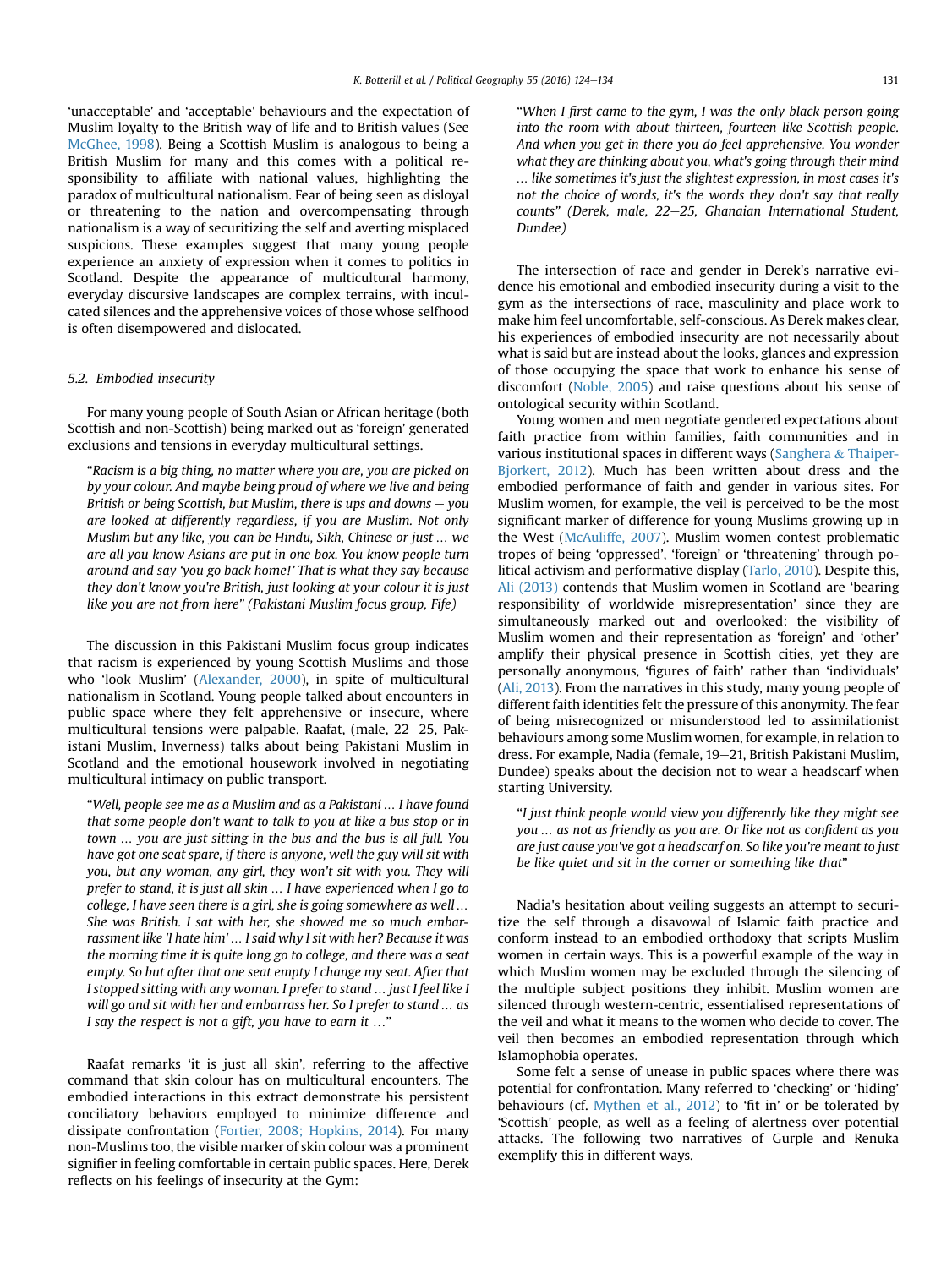"People think that, like, Muslims are the same as Sikhs and like they're all together basically in, like, one group, when we're not. And then they'll class us as terrorists … When I wear a turban and it was happening then it would really concern me walking down the street … I'd be more sketchy and a bit more on alert. Like if someone was to come and attack me I'd be, kind of, almost prepared" (Gurple, male,  $12-15$ , Scottish-Indian Sikh, Edinburgh)

"I went to a party a couple of weeks back and there was all, there was a Muslim, eh Sikh girl who held it and she acted like a complete Christian and there was me who acted more like a Sikh. But I dressed up like, I wore a dress and I dressed up like everybody else, but just something made me stand out from everybody else. I felt as if, yeah everybody else is here acting normal except for me … Everybody else dancing, I was dancing as well, but I am really selfconscious when it comes to that. So when it comes to that it is like, basically laughing away and they were all drinking. And I did drink a bit, they were all drinking their heads off and I felt really, as if I am Sikh who keeps her religion, and you are all sitting their drinking and pure smoking and all that. I felt as if, I pulled out of the situation. I didn't take anything by it but people still acted like you have to do that when even though you don't want to. It is your choice, but they are making you basically do something you don't want to" (Renuka, female, 16-18, Scottish-Indian Sikh, Glasgow).

Both Gurple and Renuka discuss the sensation of feeling visibly out of place in everyday spaces, and the discomfort and selfconsciousness they both experience in relation to others. For Gurple, wearing his turban and recognizing this as a signifier of difference, with potential for misrecognition and threat made him feel the need for preparedness in the street, cautious of being singled out. Renuka, on the other hand, expresses an ambiguous sense of unease  $-$  'something made me stand out'  $-$  that left her feeling not 'normal'. Her response was to 'pull out of the situation' and she reflects on the tension between her faith identity and the constrained choices she has in the context of growing up and relating to her peers. These two extracts reflect a spectrum of insecurity that vary in intensity, are relational to particular contexts and individuals respond in different ways. For some, walking down the street generates anxiety over the perception that their mere presence will be read as threatening and lead to the potential criminalization of their personal life. Arguably, what follows is a threat to self-identity- not only from the outside-in but through the diminishing sense of self-worth and the challenge of preserving ontological security in the context of external and internalized threats.

Of course, there are many examples of the way in which young people challenge and resist such threats to their sense of self. However, in many cases this is done through processes of securitizing the self (self-silencing, self-surveillance) in the context of feeling threatened. These performances of everyday security could be viewed as a means of 'securitizing subjectivity' [\(Kinnvall, 2016\)](#page-10-0) as ontological insecurity increases through intersubjective encounters that challenge young people's sense of being and identity. Such practices arguably rely on a neoliberal notion of resilience through which young people take responsibility for their difference to a perceived norm or Scottishness (even if they were born in Scotland and identify as Scottish), if the normal order of security is reproduced through securitizing behaviours that respond to multiple sources of insecurity then dismantling overarching discourses of security is unresolved. In many cases, young people accept and conform to the multicultural nationalist narrative as a process of negotiating insecurity and securitizing themselves, because what is the alternative? How do young people actively desecuritize themselves in the context of global security discourses that position them as problematic or threatening? For many young people, racism is part of everyday life and resilience is almost a routinized practice in response to persistently disempowering narratives of othering. But the quest for ontological security through routines of resilience arguably silence young people's agency for change. As [Steele \(2008](#page-11-0):65) suggests, 'routines discipline and punish the self, obscuring alternative paths for action'.

We have argued that the geopolitical scripting of Muslims works to deny the subjectivity of many ethnic and religious minority young people through persistent invalidation. This works at the core of personhood for Muslims and non-Muslims alike with potential for ontological insecurity. [Beier \(2015:](#page-10-0)11) argues that 'resilience in many instances does not mean thriving; resilience is too often about surviving'. Individuals have diverse strategies to anticipate and respond to hostile encounters, however subtler forms of racism, such as 'entitlement racism' [\(Essed, 2013](#page-10-0)), that have been seen to re-emerge at times of constitutional uncertainty, may flourish in the absence of collective efforts to nurture landscapes of peace in diversity.

#### 6. Conclusion

In this paper, we have re-scaled theorisations of security to analyse the lived ontologies of young people. In doing so, it becomes increasingly clear that to talk only of universal, global experiences of security is inadequate  $-$  such experiences are contextual, historical, processual and felt. By re-scaling security, we are not foregrounding the particular at the expense of the universal and thereby diluting security studies through atomism. Rather, we suggest that young people's securities are integral to shaping and understanding national and global securities. By analyzing the intersubjective entanglements of security, this paper shows the different ways that some young people see and do everyday geopolitics. Using these examples, we call for more in depth analyses of youth voices to illuminate how young people understand and negotiate everyday (discursive and embodied) securitiesthrough resilience, disavowal or dissociation. There are further questions over how, through securitizing subjectivities, young people are compelled to reinforce modes of othering through assimilative dismantling of difference, casualization of racism and intergenerational deference.

This paper has offered an integrative theoretical framework that draws on feminist geopolitics, children's geographies and international relations. The analysis of empirical research on young people's everyday geopolitics addresses the dearth of work on the lived experiences of geopolitics, particularly in terms of children and young people as political agents and the way in which young people co-construct and disrupt narratives of national security ([Horschelmann, 2008\)](#page-10-0). Broadening this, the paper promotes the integration of a political psychology with 'intimacy-geopolitics' to study everyday relational encounters, going beyond the 'minor' of geopolitics to the psycho-social or geopolitics of feeling that individuals negotiate. We have also shown that referendum politics offers a unique context for research on security, particularly in light of recent EU referendum debates. Through this research site there is scope to interrogate how political instability/discontinuity stimulates different modes of thinking and acting through conflict/peace and security/insecurity.

#### Acknowledgements

This work was supported by the Arts and Humanities Research Council (grant number AH/K000594/1). The paper is based on a conference presentation at the Association of American Geographers Annual Conference 2015. We would like to thank Kathrin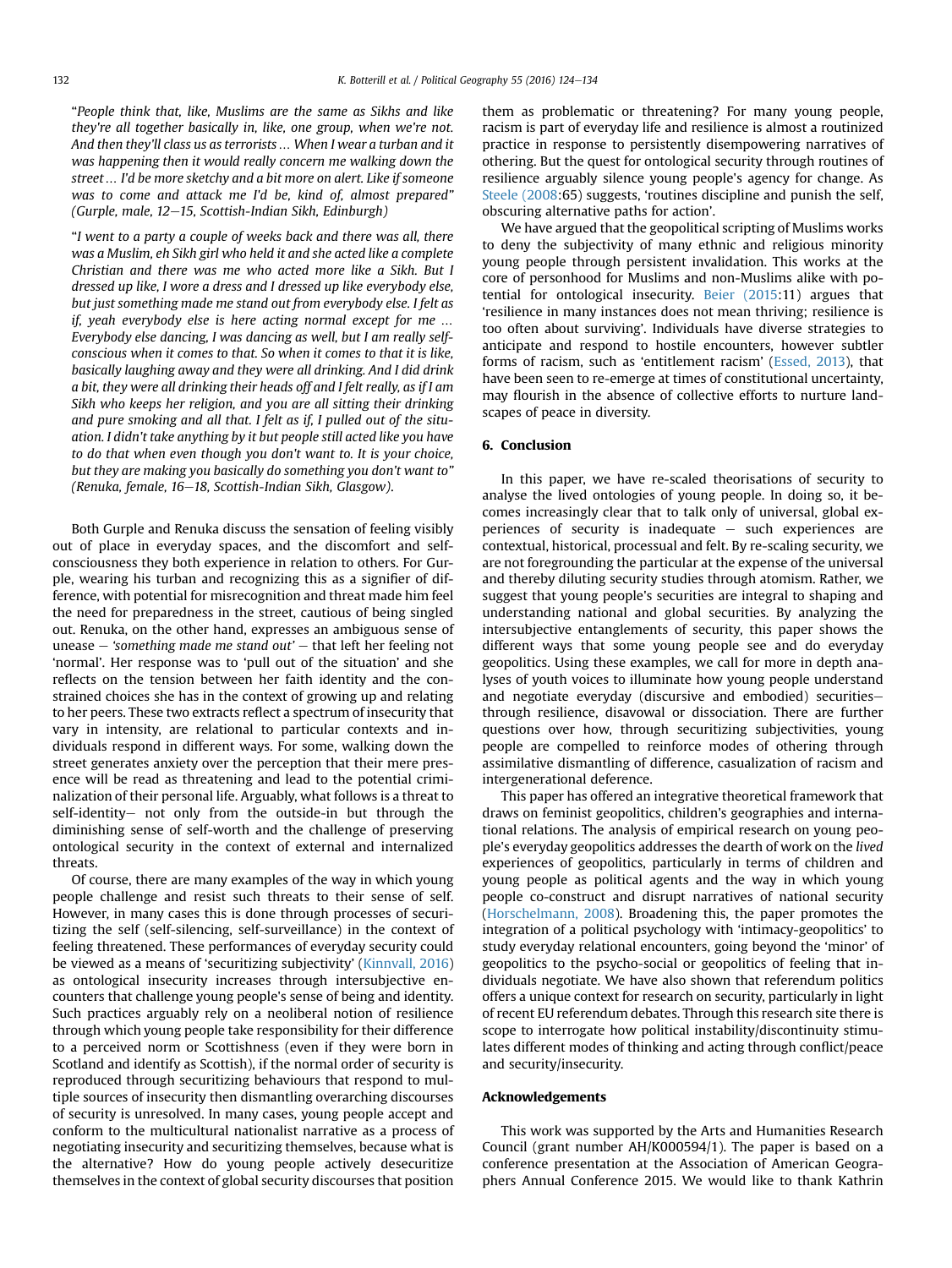<span id="page-10-0"></span>Horschelmann, Catherine Cottrell and Matt Benwell for including the paper in their session on 'peripheral visions: security by, and for, whom?' and supporting the work. We'd also like to thank Jennifer Hyndman for her positive comments on the paper and three anonymous reviewers for their valuable feedback on earlier drafts.

#### References

- Ahmed, S. (2004). [The cultural politics of emotion](http://refhub.elsevier.com/S0962-6298(16)30157-3/sref1). New York: Routledge.
- Alexander, C. E. (2000). [The Asian gang: Ethnicity, identity, masculinity](http://refhub.elsevier.com/S0962-6298(16)30157-3/sref2). London: Berg [Publishers.](http://refhub.elsevier.com/S0962-6298(16)30157-3/sref2)
- Ali, R. (2013). [Gender, faith and locality: Muslim women in Scotland](http://refhub.elsevier.com/S0962-6298(16)30157-3/sref3). Newcastle Upon [Tyne: Newcastle University. PhD Thesis.](http://refhub.elsevier.com/S0962-6298(16)30157-3/sref3)

[Anderson, R. S., & Moller, F. \(2013\). Engaging the limits of visibility: Photography,](http://refhub.elsevier.com/S0962-6298(16)30157-3/sref4) [security and surveillance.](http://refhub.elsevier.com/S0962-6298(16)30157-3/sref4) Security Dialogue, 44(3), 203-[221.](http://refhub.elsevier.com/S0962-6298(16)30157-3/sref4)

- Anthias, F., & Lloyd, C. (2002). [Rethinking anti-racisms. From theory to practice](http://refhub.elsevier.com/S0962-6298(16)30157-3/sref5). [London: Routledge.](http://refhub.elsevier.com/S0962-6298(16)30157-3/sref5)
- [Askins, K. \(2008\). \(Re\)negotiations: Towards a transformative geopolitics of fear and](http://refhub.elsevier.com/S0962-6298(16)30157-3/sref6) [otherness. In R. Pain, & S. J. Smith \(Eds.\),](http://refhub.elsevier.com/S0962-6298(16)30157-3/sref6) Fear: Critical geopolitics and everyday life [\(pp. 235](http://refhub.elsevier.com/S0962-6298(16)30157-3/sref6)-[248\). Aldershot: Ashgate.](http://refhub.elsevier.com/S0962-6298(16)30157-3/sref6)

[Balibar, E. \(1991\). Racism and nationalism. In E. Balibar, & I. Wallerstein \(Eds.\),](http://refhub.elsevier.com/S0962-6298(16)30157-3/sref7) Race, [class, nation: Ambiguous identities](http://refhub.elsevier.com/S0962-6298(16)30157-3/sref7) (pp. 37-[65\). London, New York: Verso.](http://refhub.elsevier.com/S0962-6298(16)30157-3/sref7)

- Bathurst, B. (2014). Scottish Independence: What young scots want. The Guardian, 9th May 2014 [online], available at [http://www.theguardian.com/politics/2014/](http://www.theguardian.com/politics/2014/may/09/what-young-scots-think-independence) [may/09/what-young-scots-think-independence.](http://www.theguardian.com/politics/2014/may/09/what-young-scots-think-independence)
- BBC news. (2014a). Scottish independence: Alistair darling calls on young people to vote 'No'. BBC News, 16th January 2014 [online] available at [http://www.bbc.co.](http://www.bbc.co.uk/news/uk-scotland-scotland-politics-25751939) [uk/news/uk-scotland-scotland-politics-25751939](http://www.bbc.co.uk/news/uk-scotland-scotland-politics-25751939).

BBC news. (2014b). Scottish independence: 'Yes' vote is 'opportunity for young', says Salmond. BBC News, 20th June 2014 [online] available at [http://www.bbc.co.uk/](http://www.bbc.co.uk/news/uk-scotland-scotland-politics-27939816) [news/uk-scotland-scotland-politics-27939816](http://www.bbc.co.uk/news/uk-scotland-scotland-politics-27939816).

[Beier, J. M. \(2015\). Children, childhoods, and security studies: An introduction.](http://refhub.elsevier.com/S0962-6298(16)30157-3/sref12) Critical Studies on Security,  $3(1)$ ,  $1-13$  $1-13$ .

- [Benwell, M. \(2016\). Encountering geopolitical pasts in the present: Young people's](http://refhub.elsevier.com/S0962-6298(16)30157-3/sref13) [everyday engagements with memory in the Falkland Islands.](http://refhub.elsevier.com/S0962-6298(16)30157-3/sref13) Transactions of the Institute of British Geographers,  $41(2)$ ,  $121-133$  $121-133$ .
- [Berents, H. \(2015\). Children, violence, and social exclusion: Negotiation of everyday](http://refhub.elsevier.com/S0962-6298(16)30157-3/sref14) [insecurity in a Colombian barrio.](http://refhub.elsevier.com/S0962-6298(16)30157-3/sref14) Critical Studies on Security,  $3(1)$ ,  $90-104$  $90-104$ .

Bourne, M. (2014). Understanding security[. New York: Palgrave Macmillan.](http://refhub.elsevier.com/S0962-6298(16)30157-3/sref15)

- [Brocklehurst, H. \(2015\). The state of play: Securities of childhood](http://refhub.elsevier.com/S0962-6298(16)30157-3/sref16)  $-$  [Insecurities of](http://refhub.elsevier.com/S0962-6298(16)30157-3/sref16) children. Critical Studies on Security,  $3(1)$ , 29-[46](http://refhub.elsevier.com/S0962-6298(16)30157-3/sref16).
- [Buzan, B., Waever, O., & de Wilde, J. \(1998\).](http://refhub.elsevier.com/S0962-6298(16)30157-3/sref17) Security: A new framework for analysis. [Boulder: Lynne Rienner](http://refhub.elsevier.com/S0962-6298(16)30157-3/sref17).
- Choudhury, T., & Fenwick, H. (2011). [The impact of counter-terrorism on Muslim](http://refhub.elsevier.com/S0962-6298(16)30157-3/sref18) [communities. Equality and human rights commission research report 72](http://refhub.elsevier.com/S0962-6298(16)30157-3/sref18). Man[chester: Equality and Human Rights Commission.](http://refhub.elsevier.com/S0962-6298(16)30157-3/sref18)
- [Cowen, D., & Gilbert, E. \(2008\). Fear and the familial in the US war on terror. In](http://refhub.elsevier.com/S0962-6298(16)30157-3/sref19) R. Pain, & S. J. Smith (Eds.), [Fear: Critical geopolitics and everyday life](http://refhub.elsevier.com/S0962-6298(16)30157-3/sref19) (pp. 49-[58\).](http://refhub.elsevier.com/S0962-6298(16)30157-3/sref19) [Aldershot: Ashgate](http://refhub.elsevier.com/S0962-6298(16)30157-3/sref19).
- [Cowen, D., & Story, B. \(2013\). Intimacy and the everyday. In K. Dodds, M. Kuus, &](http://refhub.elsevier.com/S0962-6298(16)30157-3/sref20) J. Sharp (Eds.), [The Ashgate companion to critical geopolitics](http://refhub.elsevier.com/S0962-6298(16)30157-3/sref20) (pp. 341–[358\).](http://refhub.elsevier.com/S0962-6298(16)30157-3/sref20) [Farnham: Ashgate.](http://refhub.elsevier.com/S0962-6298(16)30157-3/sref20)
- [Dalby, S. \(2010\). Recontextualising violence, power and nature: The next twenty](http://refhub.elsevier.com/S0962-6298(16)30157-3/sref21) [years of critical geopolitics?](http://refhub.elsevier.com/S0962-6298(16)30157-3/sref21) Political Geography, 29(5), 280-[288.](http://refhub.elsevier.com/S0962-6298(16)30157-3/sref21)
- [Dittmer, J., & Gray, N. \(2010\). Popular geopolitics 2.0: Towards new methodologies](http://refhub.elsevier.com/S0962-6298(16)30157-3/sref22) of the everyday. [Geography Compass, 4](http://refhub.elsevier.com/S0962-6298(16)30157-3/sref22)(11), 1664-[1677.](http://refhub.elsevier.com/S0962-6298(16)30157-3/sref22)
- [Dowler, L., & Sharp, J. \(2001\). A feminist geopolitics?](http://refhub.elsevier.com/S0962-6298(16)30157-3/sref23) Space and Polity, 5(3), 165-[176](http://refhub.elsevier.com/S0962-6298(16)30157-3/sref23).
- [Eichorn, J. \(2014\). Newly enfranchised voters: Political attitudes of under 18-year](http://refhub.elsevier.com/S0962-6298(16)30157-3/sref24) [olds in the context of the referendum on Scotland's constitutional future.](http://refhub.elsevier.com/S0962-6298(16)30157-3/sref24) [Scottish Affairs, 23](http://refhub.elsevier.com/S0962-6298(16)30157-3/sref24)(3), 342-[353.](http://refhub.elsevier.com/S0962-6298(16)30157-3/sref24)
- Enloe, C. (1990). [Bananas, beaches, and bases: Making feminist sense of international](http://refhub.elsevier.com/S0962-6298(16)30157-3/sref25) politics[. Berkeley, CA: University of California Press](http://refhub.elsevier.com/S0962-6298(16)30157-3/sref25).

Essed, P. (1991). [Understanding everyday racism: An interdisciplinary theory](http://refhub.elsevier.com/S0962-6298(16)30157-3/sref26). Thou[sand Oaks, CA: Sage Publications Inc](http://refhub.elsevier.com/S0962-6298(16)30157-3/sref26).

- [Essed, P. \(2013\). Entitlement racism: License to humiliate. In](http://refhub.elsevier.com/S0962-6298(16)30157-3/sref27) European network [against racism, recycling hatred: Racism\(s\) in Europe today](http://refhub.elsevier.com/S0962-6298(16)30157-3/sref27). Brussels: ENER.
- Fortier, A. M. (2008). [Multicultural horizons: Diversity and the limits of the civil nation](http://refhub.elsevier.com/S0962-6298(16)30157-3/sref28). [London: Routledge.](http://refhub.elsevier.com/S0962-6298(16)30157-3/sref28)
- [Gallie, W. B. \(1956\). Essentially contested concepts. In](http://refhub.elsevier.com/S0962-6298(16)30157-3/sref29) Proceedings of the aristotelian society [\(Vol. 56, pp. 167](http://refhub.elsevier.com/S0962-6298(16)30157-3/sref29)-[198\)](http://refhub.elsevier.com/S0962-6298(16)30157-3/sref29).
- Gentry, C. E. (2015). Anxiety and the creation of the scapegoated other. Critical Studies on Security. <http://dx.doi.org/10.1080/21624887.2015.1027600>. Online First.

Giddens, A. (1991). [Modernity and self-identity](http://refhub.elsevier.com/S0962-6298(16)30157-3/sref31). Cambridge: Polity Press.

Hearn, J. (2000). [Claiming Scotland: National identity and liberal culture](http://refhub.elsevier.com/S0962-6298(16)30157-3/sref32). Edinburgh: [Polygon.](http://refhub.elsevier.com/S0962-6298(16)30157-3/sref32)

- [Hopkins, P. \(2008\). Race, nation and politics: The difference that Scotland makes. In](http://refhub.elsevier.com/S0962-6298(16)30157-3/sref33) C. Dwyer, & C. Bressey (Eds.), [New geographies of race and racism](http://refhub.elsevier.com/S0962-6298(16)30157-3/sref33) (pp. 113-[124\).](http://refhub.elsevier.com/S0962-6298(16)30157-3/sref33) [Aldershot: Ashgate](http://refhub.elsevier.com/S0962-6298(16)30157-3/sref33).
- [Hopkins, P. \(2010\). Towards critical geographies of the university campus: Under](http://refhub.elsevier.com/S0962-6298(16)30157-3/sref34)[standing the contested experiences of Muslim students.](http://refhub.elsevier.com/S0962-6298(16)30157-3/sref34) Transactions of the

[Institute of British Geographers, 36](http://refhub.elsevier.com/S0962-6298(16)30157-3/sref34), 157-[169.](http://refhub.elsevier.com/S0962-6298(16)30157-3/sref34)

- [Hopkins, P. \(2015\). Young people and the Scottish independence referendum.](http://refhub.elsevier.com/S0962-6298(16)30157-3/sref35) Political Geography,  $46, 91-92$ .
- [Hopkins, P. \(2014\). Managing strangerhood: Young Sikh men's strategies.](http://refhub.elsevier.com/S0962-6298(16)30157-3/sref36) Environment and Planning A,  $46, 1572 - 1585$ .
- [Hopkins, P., & Smith, S. \(2008\). Scaling segregation; racialising fear. In R. Pain, &](http://refhub.elsevier.com/S0962-6298(16)30157-3/sref37) S. Smith (Eds.), [Fear: Critical geopolitics and everyday life](http://refhub.elsevier.com/S0962-6298(16)30157-3/sref37) (pp. 103-[116\). Alder](http://refhub.elsevier.com/S0962-6298(16)30157-3/sref37)[shot: Ashgate.](http://refhub.elsevier.com/S0962-6298(16)30157-3/sref37)
- [Horschelmann, K. \(2008\). Populating the landscapes of critical geopolitics](http://refhub.elsevier.com/S0962-6298(16)30157-3/sref38)  $-$  [Young](http://refhub.elsevier.com/S0962-6298(16)30157-3/sref38) [people's responses to the war in Iraq \(2003\).](http://refhub.elsevier.com/S0962-6298(16)30157-3/sref38) Political Geography, 27(5), [587](http://refhub.elsevier.com/S0962-6298(16)30157-3/sref38)-[609.](http://refhub.elsevier.com/S0962-6298(16)30157-3/sref38)
- Hunt, K., & Rygiel, K. (2006). [\(En\)Gendering the war on terror: War stories and](http://refhub.elsevier.com/S0962-6298(16)30157-3/sref39) camouflaged politics[. Farnham: Ashgate](http://refhub.elsevier.com/S0962-6298(16)30157-3/sref39).
- Hussain, A., & Miller, W. L. (2006). [Multicultural nationalism: Islamophobia, anglo](http://refhub.elsevier.com/S0962-6298(16)30157-3/sref40)phobia and devolution[. Oxford: Oxford University Press](http://refhub.elsevier.com/S0962-6298(16)30157-3/sref40).
- [Hussein, Y., & Bagguley, P. \(2012\). Securitized citizens: Islamophobia, racism and the](http://refhub.elsevier.com/S0962-6298(16)30157-3/sref41) 7/7 London bombings. [The Sociological Review, 60](http://refhub.elsevier.com/S0962-6298(16)30157-3/sref41), 715 $-734$ .
- [Huysmans, J. \(1998\). Security! what do you mean? From concept to thick signi](http://refhub.elsevier.com/S0962-6298(16)30157-3/sref42)fier. [European Journal of International Relations, 4](http://refhub.elsevier.com/S0962-6298(16)30157-3/sref42)(4), 479-[506.](http://refhub.elsevier.com/S0962-6298(16)30157-3/sref42)
- [Hyndman, J. \(2001\). Towards a feminist geopolitics.](http://refhub.elsevier.com/S0962-6298(16)30157-3/sref43) The Canadian Geographer, 2,  $210 - 222$  $210 - 222$
- [Hyndman, J. \(2004\). Mind the gap: Bridging feminist and political geography](http://refhub.elsevier.com/S0962-6298(16)30157-3/sref44) through geopolitics. *Political Geography*, 23, 307–[322.](http://refhub.elsevier.com/S0962-6298(16)30157-3/sref44)
- [Jones, R. D. \(2010\). Islam and the rural landscape: Discourses of absence in west](http://refhub.elsevier.com/S0962-6298(16)30157-3/sref45) wales. [Social and Cultural Geography, 11](http://refhub.elsevier.com/S0962-6298(16)30157-3/sref45)(8), 751-[768.](http://refhub.elsevier.com/S0962-6298(16)30157-3/sref45)
- Katz, C. (2004). [Growing up global: Economic restructuring and children's everyday](http://refhub.elsevier.com/S0962-6298(16)30157-3/sref46) lives[. Minneapolis: University of Minnesota Press.](http://refhub.elsevier.com/S0962-6298(16)30157-3/sref46)
- [Katz, C. \(2010\). Me and my monkey: What's hiding in the security state? In R. Pain,](http://refhub.elsevier.com/S0962-6298(16)30157-3/sref47) & S. J. Smith (Eds.), [Fear: Critical geopolitics and everyday life](http://refhub.elsevier.com/S0962-6298(16)30157-3/sref47) (pp. 59-[70\).](http://refhub.elsevier.com/S0962-6298(16)30157-3/sref47) [Aldershot: Ashgate](http://refhub.elsevier.com/S0962-6298(16)30157-3/sref47).
- Kilomba, G. (2013). [Plantation memories: Episodes of everyday racism](http://refhub.elsevier.com/S0962-6298(16)30157-3/sref48). Unrast.
- [Kinnvall, C. \(2004\). Globalization and religious nationalism: Self, identity, and the](http://refhub.elsevier.com/S0962-6298(16)30157-3/sref49) [search for ontological security.](http://refhub.elsevier.com/S0962-6298(16)30157-3/sref49) Political Psychology, 25(5), 741-[767.](http://refhub.elsevier.com/S0962-6298(16)30157-3/sref49)
- Kinnvall, C. (2006). [Globalization and religious nationalism in India: The search for](http://refhub.elsevier.com/S0962-6298(16)30157-3/sref50) ontological security[. London: Routledge](http://refhub.elsevier.com/S0962-6298(16)30157-3/sref50).
- Kinnvall, C. (2016). Feeling ontologically (in)secure: states, traumas and the governing of gendered space. Cooperation and Conflict. [http://dx.doi.org/10.1177/](http://dx.doi.org/10.1177/0010836716641137) [0010836716641137.](http://dx.doi.org/10.1177/0010836716641137) Online.
- [Koopman, S. \(2011\). Alter-geopolitics: Other securities are happening.](http://refhub.elsevier.com/S0962-6298(16)30157-3/sref52) Geoforum, 42,  $274 - 284$  $274 - 284$
- Kraftl, P., Horton, J., & Tucker, F. (2012). In [Critical geographies of childhood and youth:](http://refhub.elsevier.com/S0962-6298(16)30157-3/sref53) Policy and practice[. Bristol: Policy Press](http://refhub.elsevier.com/S0962-6298(16)30157-3/sref53).
- Laing, R. D. (1960). The divided self[. London: Tavistock Publications](http://refhub.elsevier.com/S0962-6298(16)30157-3/sref54).
- [Lee-Koo, K. \(2011\). Horror and hope: Representing militarised children in global](http://refhub.elsevier.com/S0962-6298(16)30157-3/sref55) North-South relations. [Third World Quarterly, 32](http://refhub.elsevier.com/S0962-6298(16)30157-3/sref55)(4), 725-[742.](http://refhub.elsevier.com/S0962-6298(16)30157-3/sref55)
- [Mansson McGinty, A. \(2013\). The](http://refhub.elsevier.com/S0962-6298(16)30157-3/sref56) 'mainstream Muslim' opposing Islamophobia: [Self-representations of American Muslims.](http://refhub.elsevier.com/S0962-6298(16)30157-3/sref56) Environment and Planning A, 45,  $2957 - 2973$  $2957 - 2973$  $2957 - 2973$ .
- [McAuliffe, C. \(2007\). Visible minorities: Constructing and deconstructing the](http://refhub.elsevier.com/S0962-6298(16)30157-3/sref57) 'Muslim Iranian' diaspora. In C. Aitchinson, P. Hopkins, & M. P. Kwan (Eds.) [Geographies of Muslim identities: Diaspora, gender and belonging](http://refhub.elsevier.com/S0962-6298(16)30157-3/sref57). Farnham: [Ashgate](http://refhub.elsevier.com/S0962-6298(16)30157-3/sref57).
- McGeachan, C. (2014). 'Worlding' [psychoanalytic insights: Unpicking R.D. Laing's](http://refhub.elsevier.com/S0962-6298(16)30157-3/sref58) [geographies. In P. Kingsbury, & S. Pile \(Eds.\),](http://refhub.elsevier.com/S0962-6298(16)30157-3/sref58) Psychoanalytic geographies. Farn[ham: Ashgate](http://refhub.elsevier.com/S0962-6298(16)30157-3/sref58).
- McGhee, D. (1998). [The end of multiculturalism? Terrorism, integration and human](http://refhub.elsevier.com/S0962-6298(16)30157-3/sref59) rights[. Middlesex: Open University Press.](http://refhub.elsevier.com/S0962-6298(16)30157-3/sref59)
- [Mitzen, J. \(2006\). Ontological security in world politics: State identity and the se-](http://refhub.elsevier.com/S0962-6298(16)30157-3/sref60)curity dilemma. [European Journal of International Relations, 12](http://refhub.elsevier.com/S0962-6298(16)30157-3/sref60)(3), 341-[370](http://refhub.elsevier.com/S0962-6298(16)30157-3/sref60).
- [Moosavi, L. \(2015\). The racialization of Muslim converts in Britain and their expe](http://refhub.elsevier.com/S0962-6298(16)30157-3/sref61)[riences of Islamophobia.](http://refhub.elsevier.com/S0962-6298(16)30157-3/sref61) Critical Sociology, 41(1), 41-[56.](http://refhub.elsevier.com/S0962-6298(16)30157-3/sref61)
- [Mutimer, D., Grayson, K., & Beier, J. M. \(2013\). Critical studies on security: An](http://refhub.elsevier.com/S0962-6298(16)30157-3/sref62)
- introduction. [Critical Studies on Security, 1](http://refhub.elsevier.com/S0962-6298(16)30157-3/sref62)(1), 1–[12](http://refhub.elsevier.com/S0962-6298(16)30157-3/sref62).<br>[Mythen, G., Walklate, S., & Khan, F. \(2012\).](http://refhub.elsevier.com/S0962-6298(16)30157-3/sref63) 'Why should we have to prove We're Alright?'[: Counter-terrorism, risk and partial securities.](http://refhub.elsevier.com/S0962-6298(16)30157-3/sref63) Sociology, 47(2), [383](http://refhub.elsevier.com/S0962-6298(16)30157-3/sref63)-[398](http://refhub.elsevier.com/S0962-6298(16)30157-3/sref63)
- Nabi, S. R. (2010). [How is Islamophobia institutionalised? Racialiased governmentality](http://refhub.elsevier.com/S0962-6298(16)30157-3/sref64) [and the case of Muslim students in british universities](http://refhub.elsevier.com/S0962-6298(16)30157-3/sref64). Manchester University. [PhD Thesis.](http://refhub.elsevier.com/S0962-6298(16)30157-3/sref64)
- Neocleous, M. (2008). Critique of security[. Montreal, QC: McGill-Queen](http://refhub.elsevier.com/S0962-6298(16)30157-3/sref65)'s University [Press](http://refhub.elsevier.com/S0962-6298(16)30157-3/sref65).
- [Noble, G. \(2005\). The discomfort of strangers: Racism, incivility and ontological](http://refhub.elsevier.com/S0962-6298(16)30157-3/sref66) [security in a relaxed and comfortable nation.](http://refhub.elsevier.com/S0962-6298(16)30157-3/sref66) Journal of Intercultural Studies, 26,  $107 - 120$  $107 - 120$  $107 - 120$ .
- [Pain, R. \(2009\). Globalized fear? Towards an emotional geopolitics.](http://refhub.elsevier.com/S0962-6298(16)30157-3/sref67) Progress in [Human Geography, 33](http://refhub.elsevier.com/S0962-6298(16)30157-3/sref67)(4), 466-[486](http://refhub.elsevier.com/S0962-6298(16)30157-3/sref67).
- [Pain, R., Panelli, R., Kindon, S., & Little, J. \(2010\). Moments in everyday/distant](http://refhub.elsevier.com/S0962-6298(16)30157-3/sref68) [geopolitics: Young people's fears and hopes.](http://refhub.elsevier.com/S0962-6298(16)30157-3/sref68) Geoforum, 41, 972-[982](http://refhub.elsevier.com/S0962-6298(16)30157-3/sref68).
- [Pain, R., & Smith, S. J. \(2008\). Fear: Critical geopolitics and everyday life. In R. Pain, &](http://refhub.elsevier.com/S0962-6298(16)30157-3/sref69) S. J. Smith (Eds.), [Fear: Critical geopolitics and everyday life](http://refhub.elsevier.com/S0962-6298(16)30157-3/sref69) (pp. 1-[19\). Aldershot:](http://refhub.elsevier.com/S0962-6298(16)30157-3/sref69) [Ashgate](http://refhub.elsevier.com/S0962-6298(16)30157-3/sref69).
- [Pain, R., & Staeheli, L. \(2014\). Introduction: Intimacy-geopolitics.](http://refhub.elsevier.com/S0962-6298(16)30157-3/sref70) Area, 46(4),  $344 - 347$  $344 - 347$ .
- [Penrose, J., & Howard, D. \(2008\). One Scotland, many cultures: The mutual](http://refhub.elsevier.com/S0962-6298(16)30157-3/sref71) [constitution of anti-racism and place. In C. Dwyer, & C. Bressey \(Eds.\),](http://refhub.elsevier.com/S0962-6298(16)30157-3/sref71) New